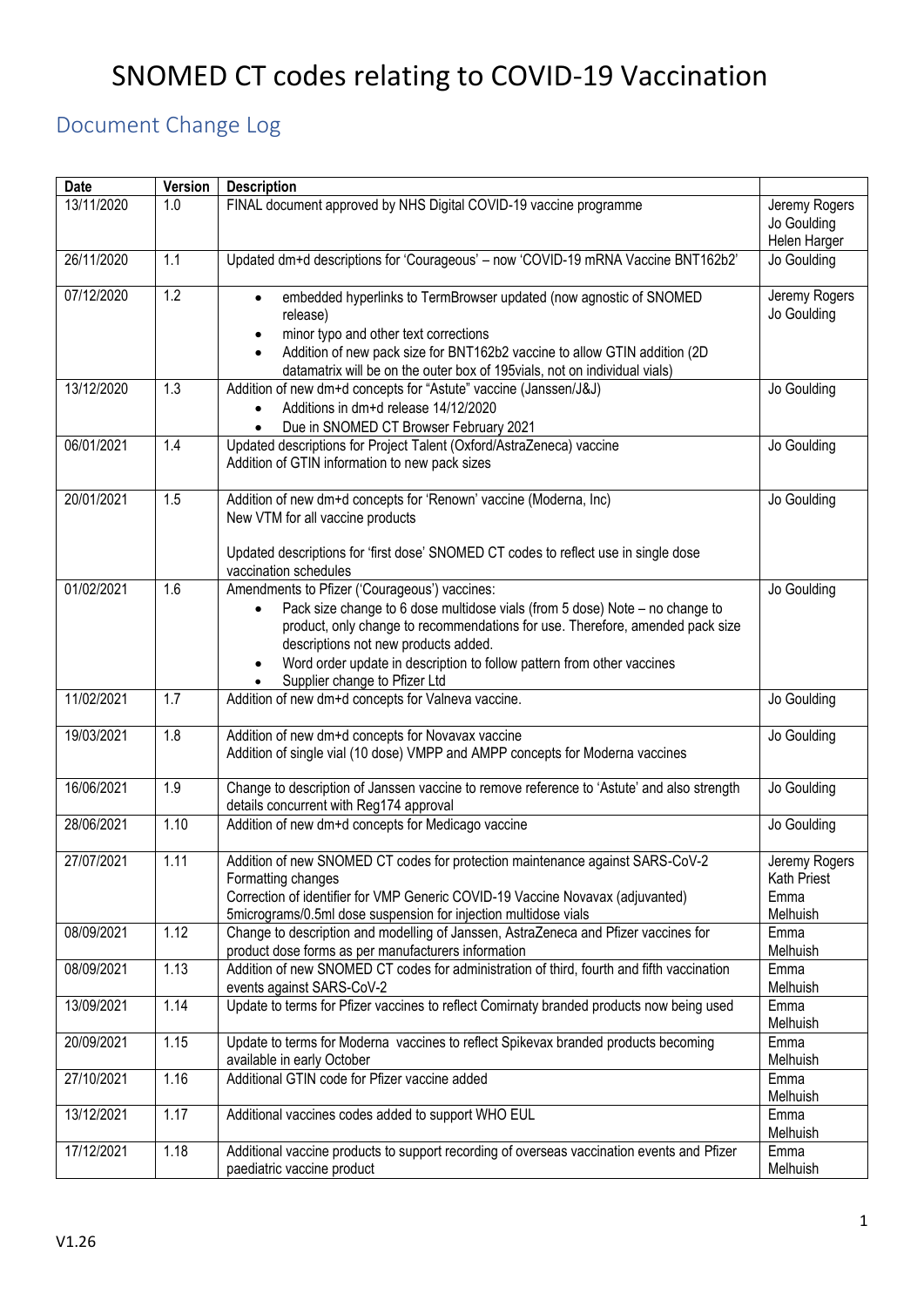| 10/01/2022 | 1.19 | Corrected code for the Sinopharm pre-filled syringe VMPP                                  | Emma            |
|------------|------|-------------------------------------------------------------------------------------------|-----------------|
|            |      | Addition of new variant AstraZeneca vaccine                                               | <b>Melhuish</b> |
| 17/01/2022 | 1.20 | Updated name for the original AstraZeneca vaccine to reflect product in branded packaging | Emma            |
|            |      | becoming available.                                                                       | <b>Melhuish</b> |
| 31/01/2022 | 1.21 | Addition new VMPP and Covovax products at AMP/AMPP to support recording of overseas       | Emma            |
|            |      | vaccination events                                                                        | <b>Melhuish</b> |
| 14/02/2022 | 1.22 | Addition of new concepts to support the recording of the Sanofi COVID-19 monovalent       | Emma            |
|            |      | vaccine                                                                                   | <b>Melhuish</b> |
| 21/02/2022 | 1.23 | Addition of new concepts to support the recording of the Moderna mRNA-1273.529 COVID-     | Emma            |
|            |      | 19 vaccine currently in UK Clinical Trials                                                | Melhuish        |
| 28/02/2022 | 1.24 | Correction in this document to terms for attributed to Gamaleya vaccine AMP concept       | Emma            |
|            |      | 40387111000001105 and AMPP 40387211000001104.                                             | Melhuish        |
|            |      | Update in dm+d data to Novavax vaccine name, supplier and product details. Updated in     |                 |
|            |      | line with UK product approval.                                                            |                 |
| 07/03/2022 | 1.25 | New concepts added to represent Pfizer Comirnaty Ready to Use vaccine                     | Emma            |
|            |      |                                                                                           | <b>Melhuish</b> |
| 16/05/2022 | 1.26 | Addition of new concepts to support the recording of the Moderna mRNA-1273.214 COVID-     | Emma            |
|            |      | 19 vaccine currently in UK Clinical Trials                                                | Melhuish        |
|            |      | Update to expression of strength for Vaxzevria vaccine                                    |                 |

# Table of Contents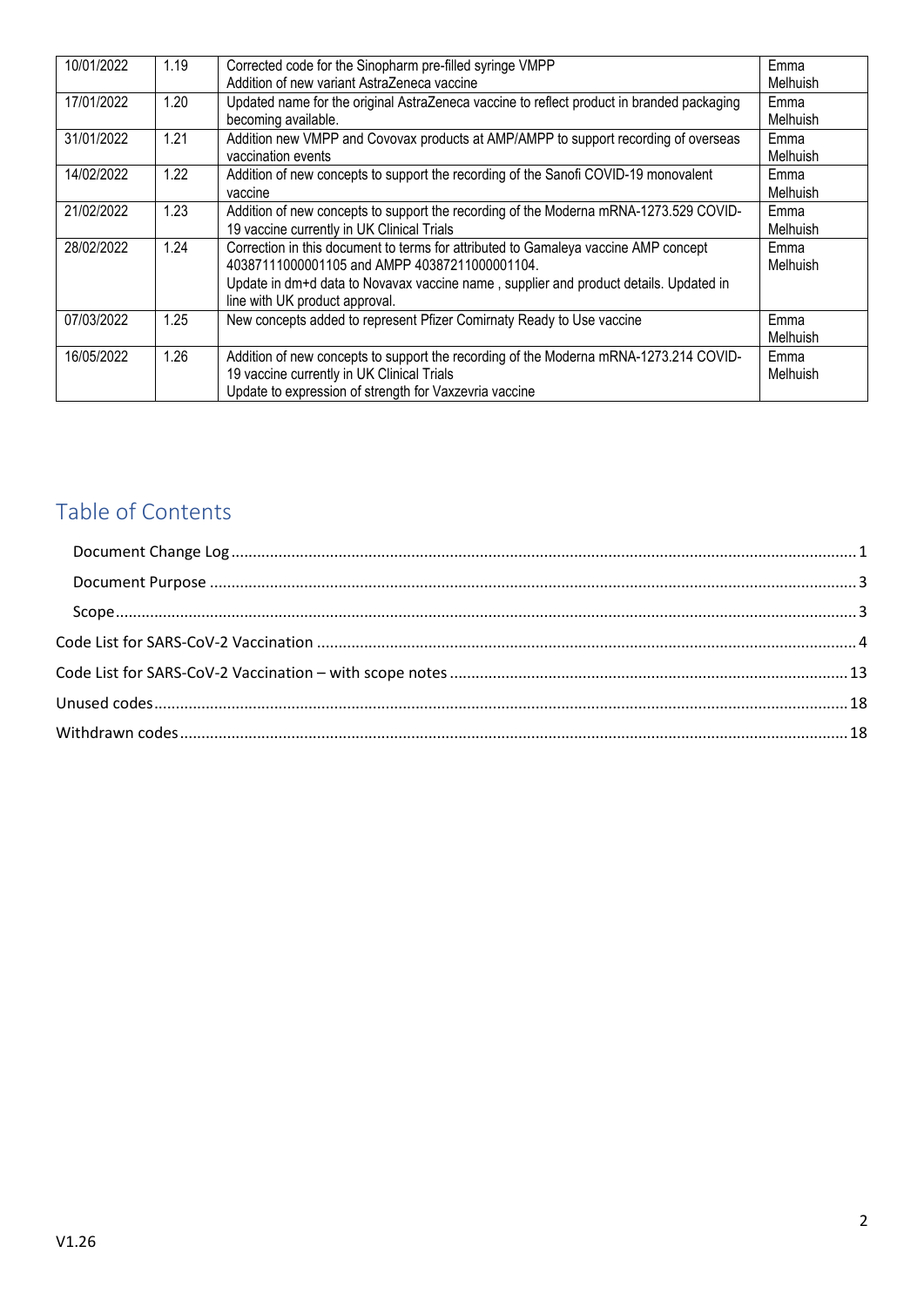# <span id="page-2-0"></span>Document Purpose

The following is the list of SNOMED CT procedure and product codes intended to support a mass primary immunisation campaign in the UK specifically against COVID-19, including subsequent measures to maintain protection gained as a result of primary immunisation and/or natural infection.

The range and intended use of the codes shown here is similar to that already available for other established mass immunisation campaigns – in particular those for which the primary immunisation schedule also involves more than one vaccine dose administration event.

However, unlike the SNOMED CT codesets available for some other national immunisation programmes, much of the administrative detail relating to a patient's journey through a call:recall system are *not* covered. This aspect of running the overall campaign will be carried out by a central system that neither needs nor uses SNOMED CT codes specifically in order to represent (for example) when a patient has been sent an urgent SMS notification advising them that they are now eligible to join the campaign, or of a late change to their next immunisation appointment date. Instead, many of the various patient states that this call-recall engine will be required to reason over will be represented only within that system and by some other non-SNOMED CT means, and does not need to be also shared more widely into other live clinical systems as SNOMED CT codes.

The currently available SNOMED CT expressivity, therefore, aims to cover only the core *clinical* information about an individual's immunisation journey that should be shareable with any other clinician for whom an understanding of the patient's immunisation status could influence subsequent clinical decisions.

Which specific vaccine preparation was used at any specific vaccination event will be co-recorded as a separate dm+d code for the vaccine preparation.

*The codeset is presented twice; first the raw list of codes and preferred terms and then again but with each code further accompanied by text clarifying its intended clinical meaning and scope.*

## <span id="page-2-1"></span>Scope

This document only details SNOMED CT content related directly to COVID-19 Vaccination.

It does not cover other SNOMED CT content pertaining to COVID-19 disease, complications, treatment etc. (e.g., 1325161000000102 Post-COVID-19 syndrome)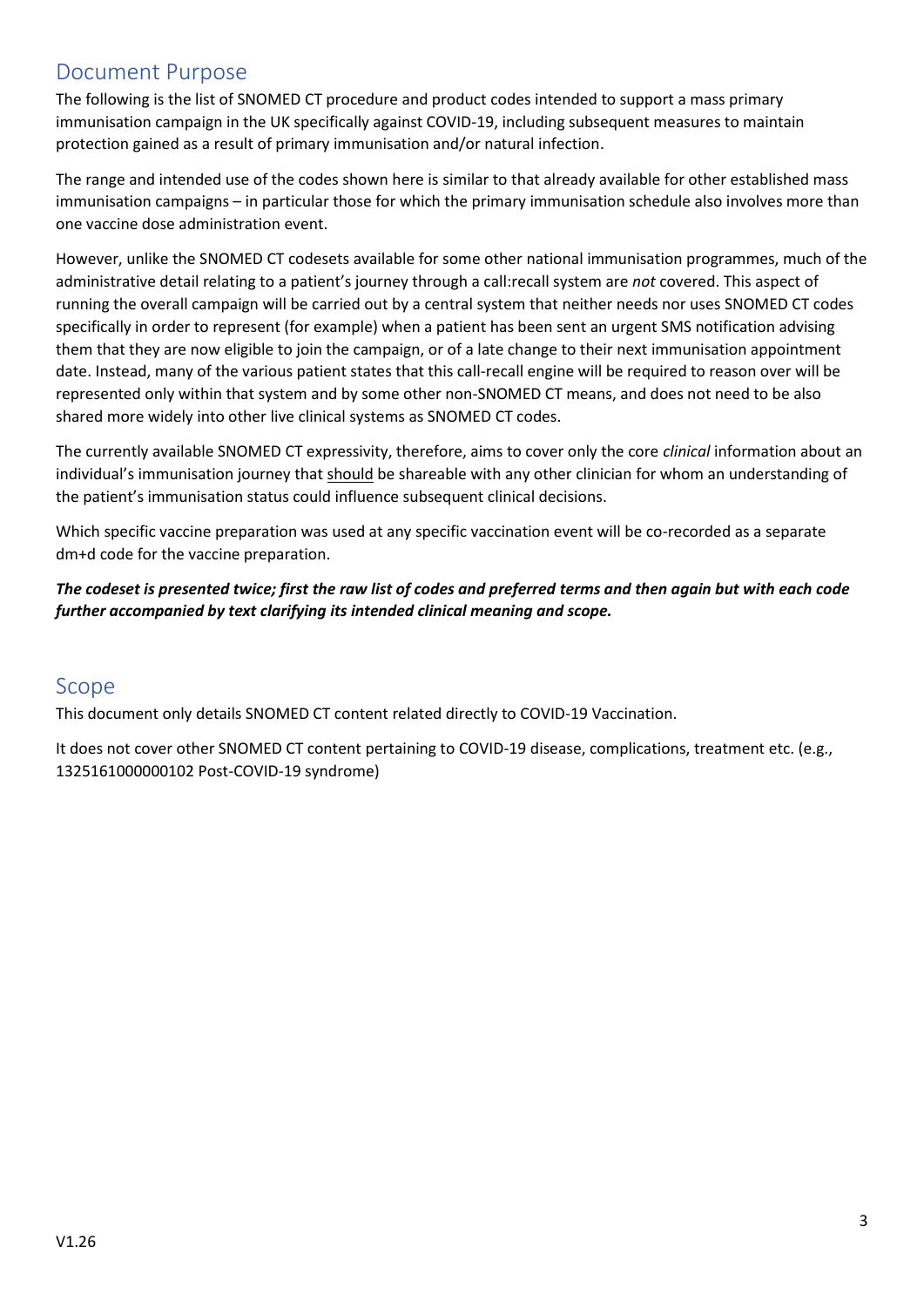# <span id="page-3-0"></span>Code List for SARS-CoV-2 Vaccination

Codes (and explanatory notes) highlighted in bold are new agreed extensions to the design and released in the 32.4.0 September 2021. (Codes are hyperlinked to [termbrowser.nhs.uk\)](http://termbrowser.nhs.uk/) See following "list with scope notes" for further explanation.

| <b>CLINICAL FINDING</b> |                                                                                                        |
|-------------------------|--------------------------------------------------------------------------------------------------------|
| 1240601000000108        | High priority for SARS-CoV-2 vaccination                                                               |
| 1240631000000102        | Did not attend SARS-CoV-2 vaccination                                                                  |
| 1324831000000104        | Did not attend for first dose of SARS-CoV-2 (severe acute respiratory syndrome coronavirus 2) vaccine  |
| 1324841000000108        | Did not attend for second dose of SARS-CoV-2 (severe acute respiratory syndrome coronavirus 2) vaccine |
| 1324661000000105        | Adverse reaction to SARS-CoV-2 (severe acute respiratory syndrome coronavirus 2) vaccine               |
| 1324711000000102        | Allergy to SARS-CoV-2 (severe acute respiratory syndrome coronavirus 2) vaccine                        |
| 870515008               | Adverse reaction to polyethylene glycol                                                                |
| 1362581000000100        | Allergy to polyethylene glycol                                                                         |
|                         |                                                                                                        |
| <b>PROCEDURE</b>        |                                                                                                        |
| 1324671000000103        | Immunisation course to achieve immunity against SARS-CoV-2 (severe acute respiratory syndrome          |
| coronavirus 2)          |                                                                                                        |
| 1362591000000103        | Immunisation course to maintain protection against SARS-CoV-2 (severe acute respiratory syndrome       |
| coronavirus 2)          |                                                                                                        |
| 1324681000000101        | Administration of first dose of SARS-CoV-2 (severe acute respiratory syndrome coronavirus 2) vaccine   |
| 1324691000000104        | Administration of second dose of SARS-CoV-2 (severe acute respiratory syndrome coronavirus 2) vaccine  |
| 1363861000000103        | Administration of third dose of SARS-CoV-2 (severe acute respiratory syndrome coronavirus 2) vaccine   |

**SITUATION WITH EXPLICIT CONTEXT**

#### **Primary Immunisation**

 SARS-CoV-2 (severe acute respiratory syndrome coronavirus 2) immunisation course not indicated SARS-CoV-2 (severe acute respiratory syndrome coronavirus 2) immunisation course contraindicated SARS-CoV-2 (severe acute respiratory syndrome coronavirus 2) immunisation course declined SARS-CoV-2 (severe acute respiratory syndrome coronavirus 2) immunisation course not done<br>1324851000000106 SARS-CoV-2 (severe acute respiratory syndrome coronavirus 2) immunisation course started SARS-CoV-2 (severe acute respiratory syndrome coronavirus 2) immunisation course started SARS-CoV-2 (severe acute respiratory syndrome coronavirus 2) immunisation course abandoned SARS-CoV-2 (severe acute respiratory syndrome coronavirus 2) immunisation course completed

1363791000000101 Administration of fourth dose of SARS-CoV-2 (severe acute respiratory syndrome coronavirus 2) vaccine 1363831000000108 Administration of fifth dose of SARS-CoV-2 (severe acute respiratory syndrome coronavirus 2) vaccine

#### **Maintenance of Protection**

 SARS-CoV-2 (severe acute respiratory syndrome coronavirus 2) protection maintenance course not indicated

 SARS-CoV-2 (severe acute respiratory syndrome coronavirus 2) protection maintenance course contraindicated

 SARS-CoV-2 (severe acute respiratory syndrome coronavirus 2) protection maintenance course declined SARS-CoV-2 (severe acute respiratory syndrome coronavirus 2) protection maintenance course not done SARS-CoV-2 (severe acute respiratory syndrome coronavirus 2) protection maintenance course started SARS-CoV-2 (severe acute respiratory syndrome coronavirus 2) protection maintenance course abandoned SARS-CoV-2 (severe acute respiratory syndrome coronavirus 2) protection maintenance course completed

#### **Vaccine Dose Administration Events**

 SARS-CoV-2 (severe acute respiratory syndrome coronavirus 2) vaccination dose declined SARS-CoV-2 (severe acute respiratory syndrome coronavirus 2) vaccination first dose declined SARS-CoV-2 (severe acute respiratory syndrome coronavirus 2) vaccination second dose declined SARS-CoV-2 (severe acute respiratory syndrome coronavirus 2) vaccination dose not given SARS-CoV-2 (severe acute respiratory syndrome coronavirus 2) vaccination first dose not given SARS-CoV-2 (severe acute respiratory syndrome coronavirus 2) vaccination second dose not given 1363771000000100 SARS-CoV-2 (severe acute respiratory syndrome coronavirus 2) vaccination third dose not given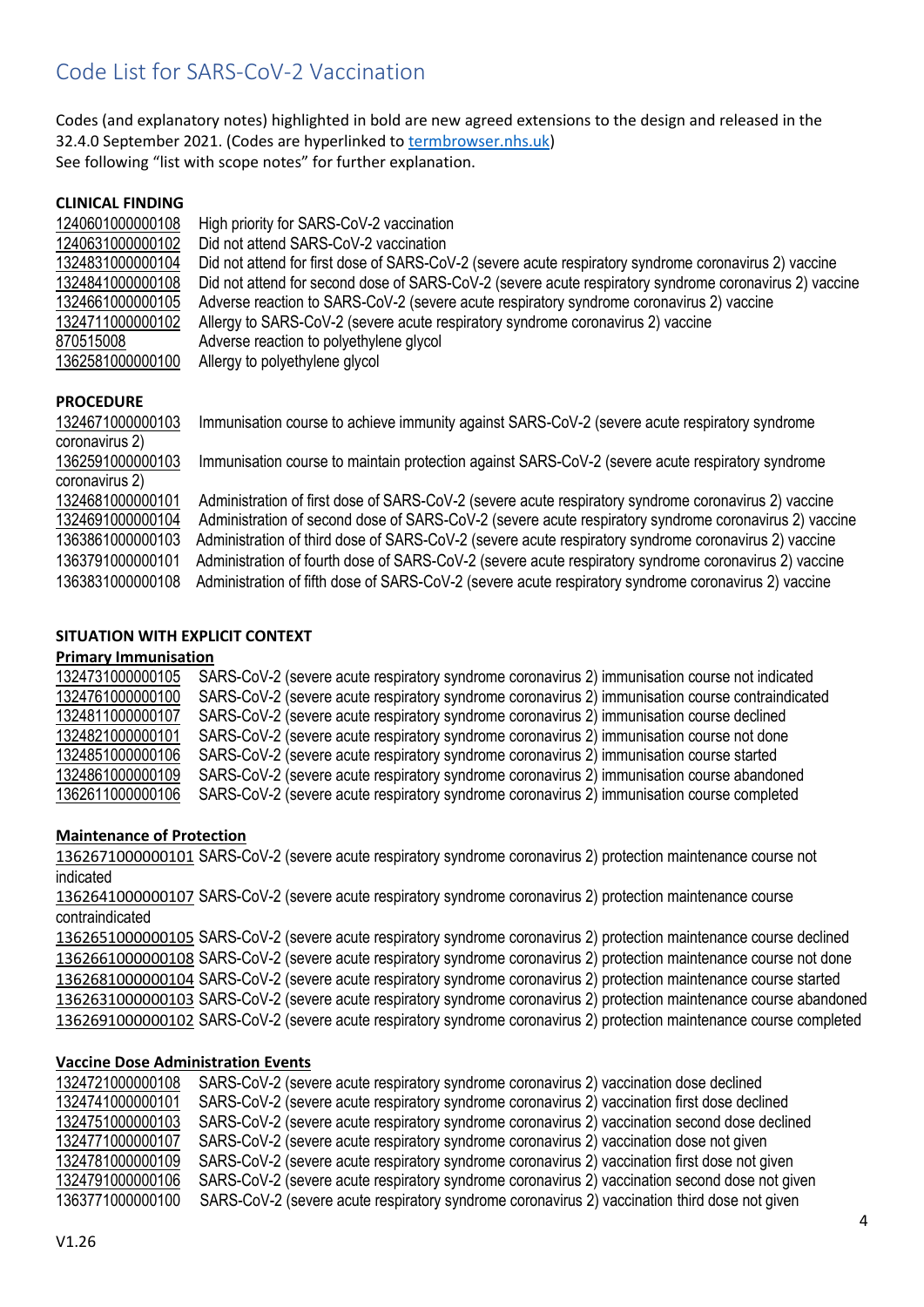1363781000000103 SARS-CoV-2 (severe acute respiratory syndrome coronavirus 2) vaccination third dose declined 1363821000000106 SARS-CoV-2 (severe acute respiratory syndrome coronavirus 2) vaccination fourth dose not given 1363811000000100 SARS-CoV-2 (severe acute respiratory syndrome coronavirus 2) vaccination fourth dose declined 1363841000000104 SARS-CoV-2 (severe acute respiratory syndrome coronavirus 2) vaccination fifth dose not given SARS-CoV-2 (severe acute respiratory syndrome coronavirus 2) vaccination fifth dose declined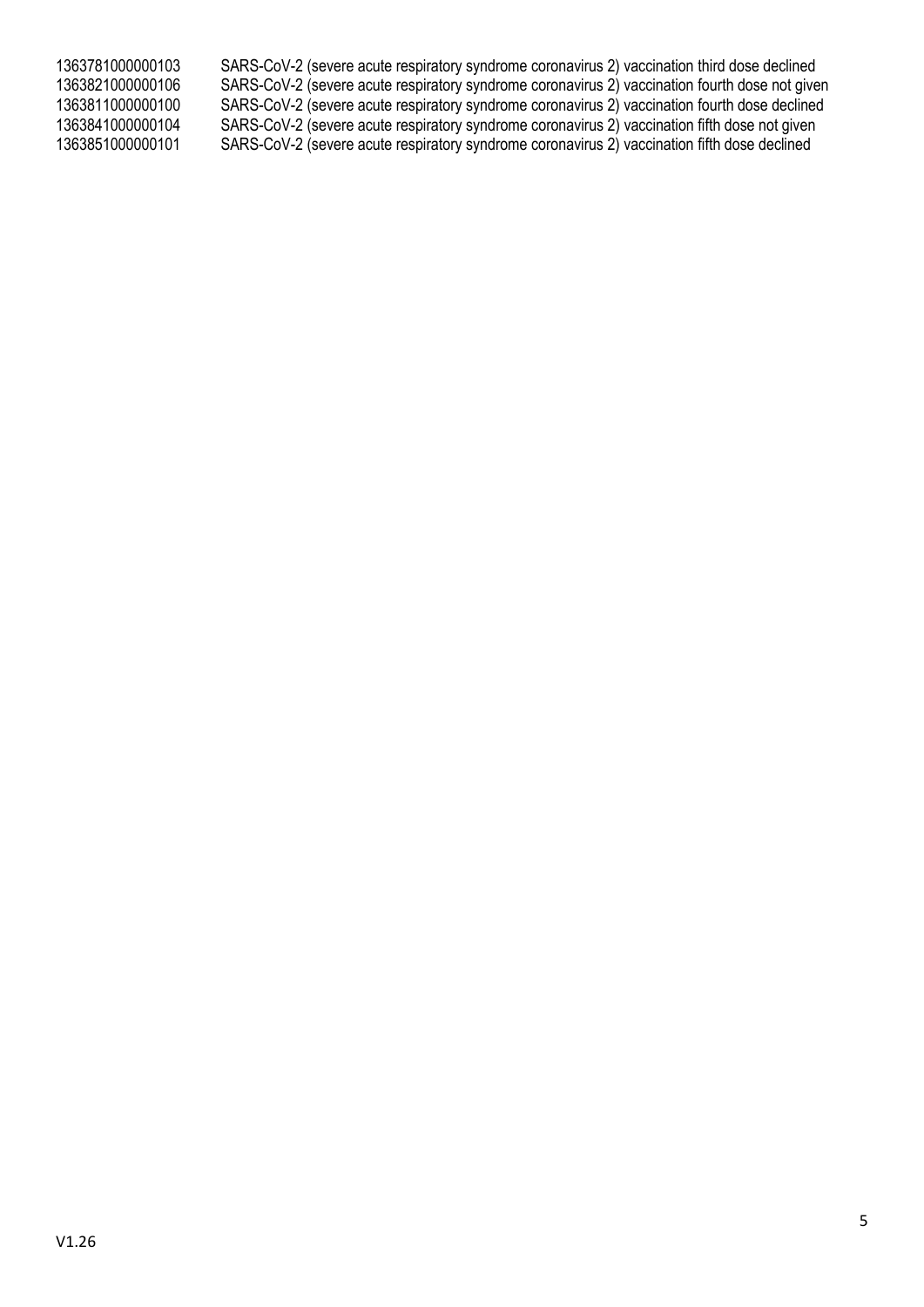# **PHARMACEUTICAL / BIOLOGIC PRODUCT**

The concept IDs and terms here are taken from the most recent version of NHS dm+d

# **All COVID-19 Vaccine VMPs linked to:**

**VTM:** [39330711000001103](https://termbrowser.nhs.uk/?perspective=full&edition=uk-edition&server=https://termbrowser.nhs.uk/sct-browser-api/snomed&langRefset=999001261000000100,999000691000001104&conceptId1=39330711000001103) COVID-19 vaccine

#### **For individual vaccine products, see lists below:**

## **Pfizer**

**VMP:** 39116111000001100 Generic Comirnaty COVID-19 mRNA Vaccine 30micrograms/0.3ml dose concentrate for dispersion for injection multidose vials

**AMP:** 39115611000001103 Comirnaty COVID-19 mRNA Vaccine 30micrograms/0.3ml dose concentrate for dispersion for injection multidose vials (Pfizer Ltd)

**VMPP:** 39115311000001108 Generic Comirnaty COVID-19 mRNA Vaccine 30micrograms/0.3ml dose concentrate for dispersion for injection multidose vials 6 dose

**VMPP:** 39214411000001100 Generic Comirnaty COVID-19 mRNA Vaccine 30micrograms/0.3ml dose concentrate for dispersion for injection multidose vials 1170 dose – 195 x 6 dose vials

**AMPP:** 39115711000001107 Comirnaty COVID-19 mRNA Vaccine 30micrograms/0.3ml dose concentrate for dispersion for injection multidose vials (Pfizer Ltd) 6 dose

**AMPP:** 39214511000001101 Comirnaty COVID-19 mRNA Vaccine 30micrograms/0.3ml dose concentrate for dispersion for injection multidose vials (Pfizer Ltd) 1170 dose – 195 x 6 dose vials **GTIN:** 00359267100023 **GTIN:** 04260703260002

**VMP:** 40389011000001100 Generic Comirnaty Children 5-11 years COVID-19 mRNA Vaccine 10micrograms/0.2ml dose concentrate for dispersion for injection multidose vials

**AMP:** 40384611000001108 Comirnaty Children 5-11 years COVID-19 mRNA Vaccine 10micrograms/0.2ml dose concentrate for dispersion for injection multidose vials (Pfizer Ltd)

**VMPP:** 40384411000001105 Generic Comirnaty Children 5-11 years COVID-19 mRNA Vaccine 10micrograms/0.2ml dose concentrate for dispersion for injection multidose vials 10 dose

**AMPP:** 40384711000001104 Comirnaty Children 5-11 years COVID-19 mRNA Vaccine 10micrograms/0.2ml dose concentrate for dispersion for injection multidose vials (Pfizer Ltd) 10 dose

**VMP:** 40557211000001108 Generic Comirnaty COVID-19 mRNA Vaccine ready to use 30micrograms/0.3ml dose dispersion for injection multidose vials

**AMP:** 40556911000001102 Comirnaty COVID-19 mRNA Vaccine ready to use 30micrograms/0.3ml dose dispersion for injection multidose vials (Pfizer Ltd)

**VMPP:** 40556711000001104 Generic Comirnaty COVID-19 mRNA Vaccine ready to use 30micrograms/0.3ml dose dispersion for injection multidose vials 6 dose

**VMPP:** 40556811000001107 Generic Comirnaty COVID-19 mRNA Vaccine ready to use 30micrograms/0.3ml dose dispersion for injection multidose vials 60 dose 10 x 6 dose vials

**AMPP:** 40557011000001103 Comirnaty COVID-19 mRNA Vaccine ready to use 30micrograms/0.3ml dose dispersion for injection multidose vials (Pfizer Ltd) 6 dose

**AMPP:** 40557111000001102 Comirnaty COVID-19 mRNA Vaccine ready to use 30micrograms/0.3ml dose dispersion for injection multidose vials (Pfizer Ltd) 60 dose 10 x 6 dose vials

## **AstraZeneca**

**VMP:** [39116211000001106](https://termbrowser.nhs.uk/?perspective=full&edition=uk-edition&server=https://termbrowser.nhs.uk/sct-browser-api/snomed&langRefset=999001261000000100,999000691000001104&conceptId1=39116211000001106) Generic COVID-19 Vaccine Vaxzevria (ChAdOx1 S [recombinant]) not less than 2.5x100,000,000 infectious units/0.5ml dose suspension for injection multidose vials

**AMP:** [39114911000001105](https://termbrowser.nhs.uk/?perspective=full&edition=uk-edition&server=https://termbrowser.nhs.uk/sct-browser-api/snomed&langRefset=999001261000000100,999000691000001104&conceptId1=39114911000001105) COVID-19 Vaccine Vaxzevria (ChAdOx1 S [recombinant]) not less than 2.5x100,000,000 infectious units/0.5ml dose suspension for injection multidose vials (AstraZeneca UK Ltd)

**VMPP**[: 39114711000001108](https://termbrowser.nhs.uk/?perspective=full&edition=uk-edition&server=https://termbrowser.nhs.uk/sct-browser-api/snomed&langRefset=999001261000000100,999000691000001104&conceptId1=39114711000001108) Generic COVID-19 Vaccine Vaxzevria (ChAdOx1 S [recombinant]) not less than 2.5x100,000,000 infectious units/0.5ml dose suspension for injection multidose vials 8 dose

**VMPP:** [39114811000001100](https://termbrowser.nhs.uk/?perspective=full&edition=uk-edition&server=https://termbrowser.nhs.uk/sct-browser-api/snomed&langRefset=999001261000000100,999000691000001104&conceptId1=39114811000001100) Generic COVID-19 Vaccine Vaxzevria (ChAdOx1 S [recombinant]) not less than 2.5x100,000,000 infectious units/0.5ml dose suspension for injection multidose vials 10 dose

**VMPP**[: 39301011000001100](https://termbrowser.nhs.uk/?perspective=full&edition=uk-edition&server=https://termbrowser.nhs.uk/sct-browser-api/snomed&langRefset=999001261000000100,999000691000001104&conceptId1=39301011000001100) Generic COVID-19 Vaccine Vaxzevria (ChAdOx1 S [recombinant]) not less than 2.5x100,000,000 infectious units/0.5ml dose suspension for injection multidose vials 80 dose 10 x 8 dose vials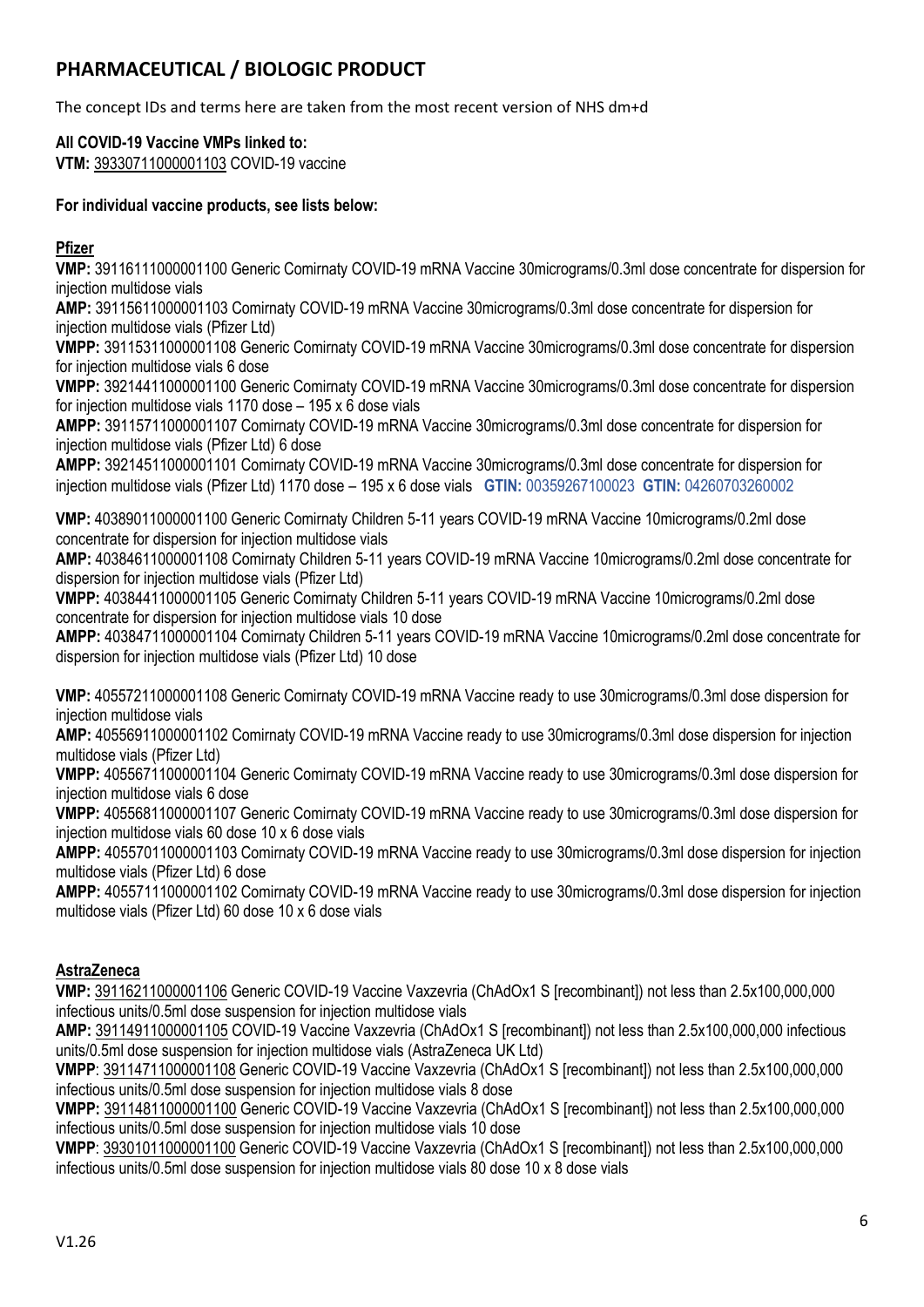**VMPP:** [39301111000001104](https://termbrowser.nhs.uk/?perspective=full&edition=uk-edition&server=https://termbrowser.nhs.uk/sct-browser-api/snomed&langRefset=999001261000000100,999000691000001104&conceptId1=39301111000001104) Generic COVID-19 Vaccine Vaxzevria (ChAdOx1 S [recombinant]) not less than 2.5x100,000,000 infectious units/0.5ml dose suspension for injection multidose vials 100 dose 10 x 10 dose vials

**AMPP:** [39115011000001105](https://termbrowser.nhs.uk/?perspective=full&edition=uk-edition&server=https://termbrowser.nhs.uk/sct-browser-api/snomed&langRefset=999001261000000100,999000691000001104&conceptId1=39115011000001105) COVID-19 Vaccine Vaxzevria (ChAdOx1 S [recombinant]) not less than 2.5x100,000,000 infectious units/0.5ml dose suspension for injection multidose vials (AstraZeneca UK Ltd) 8 dose

**AMPP:** [39115111000001106](https://termbrowser.nhs.uk/?perspective=full&edition=uk-edition&server=https://termbrowser.nhs.uk/sct-browser-api/snomed&langRefset=999001261000000100,999000691000001104&conceptId1=39115111000001106) COVID-19 Vaccine Vaxzevria (ChAdOx1 S [recombinant]) not less than 2.5x100,000,000 infectious units/0.5ml dose suspension for injection multidose vials (AstraZeneca UK Ltd) 10 dose

**AMPP:** [39301211000001105](https://termbrowser.nhs.uk/?perspective=full&edition=uk-edition&server=https://termbrowser.nhs.uk/sct-browser-api/snomed&langRefset=999001261000000100,999000691000001104&conceptId1=39301211000001105) COVID-19 Vaccine Vaxzevria (ChAdOx1 S [recombinant]) not less than 2.5x100,000,000 infectious units/0.5ml dose suspension for injection multidose vials (AstraZeneca UK Ltd) 80 dose 10 x 8 dose vials **GTIN:** 05000456063876

**AMPP:** [39301311000001102](https://termbrowser.nhs.uk/?perspective=full&edition=uk-edition&server=https://termbrowser.nhs.uk/sct-browser-api/snomed&langRefset=999001261000000100,999000691000001104&conceptId1=39301311000001102) COVID-19 Vaccine Vaxzevria (ChAdOx1 S [recombinant]) not less than 2.5x100,000,000 infectious units/0.5ml dose suspension for injection multidose vials (AstraZeneca UK Ltd) 100 dose 10 x 10 dose vials **GTIN:** 05000456063821

## **AstraZeneca AB**

**VMP:** 40411511000001102 Generic COVID-19 Vaccine AZD2816 AstraZeneca (ChAdOx1 nCOV-19) 3.5x10,000,000,000 viral particles/0.5ml dose solution for injection multidose vials

**AMP:** 40402411000001109 COVID-19 Vaccine AZD2816 AstraZeneca (ChAdOx1 nCOV-19) 3.5x10,000,000,000 viral particles/0.5ml dose solution for injection multidose vials (AstraZeneca AB)

**VMPP:** 40402311000001102 Generic COVID-19 Vaccine AZD2816 AstraZeneca (ChAdOx1 nCOV-19) 3.5x10,000,000,000 viral particles/0.5ml dose solution for injection multidose vials x 10 dose

**AMPP:** 40402911000001101COVID-19 Vaccine AZD2816 AstraZeneca (ChAdOx1 nCOV-19) 3.5x10,000,000,000 viral particles/0.5ml dose solution for injection multidose vials x 10 dose

#### **Janssen**

**VMP:** [39233911000001100](https://termbrowser.nhs.uk/?perspective=full&edition=uk-edition&server=https://termbrowser.nhs.uk/sct-browser-api/snomed&langRefset=999001261000000100,999000691000001104&conceptId1=39233911000001100) Generic COVID-19 Vaccine Janssen (Ad26.COV2-S [recombinant]) 0.5ml dose suspension for injection multidose vials

**AMP:** 39230211000001104 COVID-19 Vaccine Janssen (Ad26.COV2-S [recombinant]) 0.5ml dose suspension for injection multidose vials (Janssen-Cilag Ltd)

**VMPP:** [39230011000001109](https://termbrowser.nhs.uk/?perspective=full&edition=uk-edition&server=https://termbrowser.nhs.uk/sct-browser-api/snomed&langRefset=999001261000000100,999000691000001104&conceptId1=39230011000001109) Generic COVID-19 Vaccine Janssen (Ad26.COV2-S [recombinant]) 0.5ml dose suspension for injection multidose vials 5 dose

**VMPP:** [39230111000001105](https://termbrowser.nhs.uk/?perspective=full&edition=uk-edition&server=https://termbrowser.nhs.uk/sct-browser-api/snomed&langRefset=999001261000000100,999000691000001104&conceptId1=39230111000001105) Generic COVID-19 Vaccine Janssen (Ad26.COV2-S [recombinant]) 0.5ml dose suspension for injection multidose vials 50 dose

**AMPP:** [39230311000001107](https://termbrowser.nhs.uk/?perspective=full&edition=uk-edition&server=https://termbrowser.nhs.uk/sct-browser-api/snomed&langRefset=999001261000000100,999000691000001104&conceptId1=39230311000001107) COVID-19 Vaccine Janssen (Ad26.COV2-S [recombinant]) 0.5ml dose suspension for injection multidose vials (Janssen-Cilag Ltd) 5 dose

**AMPP:** [39230411000001100C](https://termbrowser.nhs.uk/?perspective=full&edition=uk-edition&server=https://termbrowser.nhs.uk/sct-browser-api/snomed&langRefset=999001261000000100,999000691000001104&conceptId1=39230411000001100)OVID-19 Vaccine Janssen (Ad26.COV2-S [recombinant]) 0.5ml dose suspension for injection multidose vials (Janssen-Cilag Ltd) 50 dose

## **Moderna**

**VMP:** [39326811000001106](https://termbrowser.nhs.uk/?perspective=full&edition=uk-edition&server=https://termbrowser.nhs.uk/sct-browser-api/snomed&langRefset=999001261000000100,999000691000001104&conceptId1=39326811000001106) Generic Spikevax COVID-19 mRNA (nucleoside modified) Vaccine 0.1mg/0.5ml dose dispersion for injection multidose vials

**AMP:** [39326911000001101](https://termbrowser.nhs.uk/?perspective=full&edition=uk-edition&server=https://termbrowser.nhs.uk/sct-browser-api/snomed&langRefset=999001261000000100,999000691000001104&conceptId1=39326911000001101) Spikevax COVID-19 mRNA (nucleoside modified) Vaccine 0.1mg/0.5ml dose dispersion for injection multidose vials (Moderna, Inc)

**VMPP:** [39375311000001106](https://termbrowser.nhs.uk/?perspective=full&edition=uk-edition&server=https://termbrowser.nhs.uk/sct-browser-api/snomed&langRefset=999001261000000100,999000691000001104&conceptId1=39375311000001106) Generic Spikevax COVID-19 mRNA (nucleoside modified) Vaccine 0.1mg/0.5ml dose dispersion for injection multidose vials 10 dose

**VMPP:** [39326611000001107](https://termbrowser.nhs.uk/?perspective=full&edition=uk-edition&server=https://termbrowser.nhs.uk/sct-browser-api/snomed&langRefset=999001261000000100,999000691000001104&conceptId1=39326611000001107) Generic Spikevax COVID-19 mRNA (nucleoside modified) Vaccine 0.1mg/0.5ml dose dispersion for injection multidose vials 100 dose 10 x 10 dose vials

**AMPP:** [39375411000001104](https://termbrowser.nhs.uk/?perspective=full&edition=uk-edition&server=https://termbrowser.nhs.uk/sct-browser-api/snomed&langRefset=999001261000000100,999000691000001104&conceptId1=39375411000001104) Spikevax COVID-19 mRNA (nucleoside modified) Vaccine 0.1mg/0.5ml dose dispersion for injection multidose vials (Moderna, Inc) 10 dose

**AMPP:** [39327011000001102](https://termbrowser.nhs.uk/?perspective=full&edition=uk-edition&server=https://termbrowser.nhs.uk/sct-browser-api/snomed&langRefset=999001261000000100,999000691000001104&conceptId1=39327011000001102) Spikevax COVID-19 mRNA (nucleoside modified) Vaccine 0.1mg/0.5ml dose dispersion for injection multidose vials (Moderna, Inc) 100 dose 10 x 10 dose vials **GTIN:** 30380777700688

**VMP:** [40520611000001105](https://termbrowser.nhs.uk/?perspective=full&edition=uk-edition&server=https://termbrowser.nhs.uk/sct-browser-api/snomed&langRefset=999001261000000100,999000691000001104&conceptId1=39326811000001106) Generic COVID-19 Vaccine Moderna (mRNA-1273.529) 50micrograms/0.25ml dose solution for injection multidose vials

**AMP:** 40520411000001107 COVID-19 Vaccine Moderna (mRNA-1273.529) 50micrograms/0.25ml dose solution for injection multidose vials (Moderna, Inc)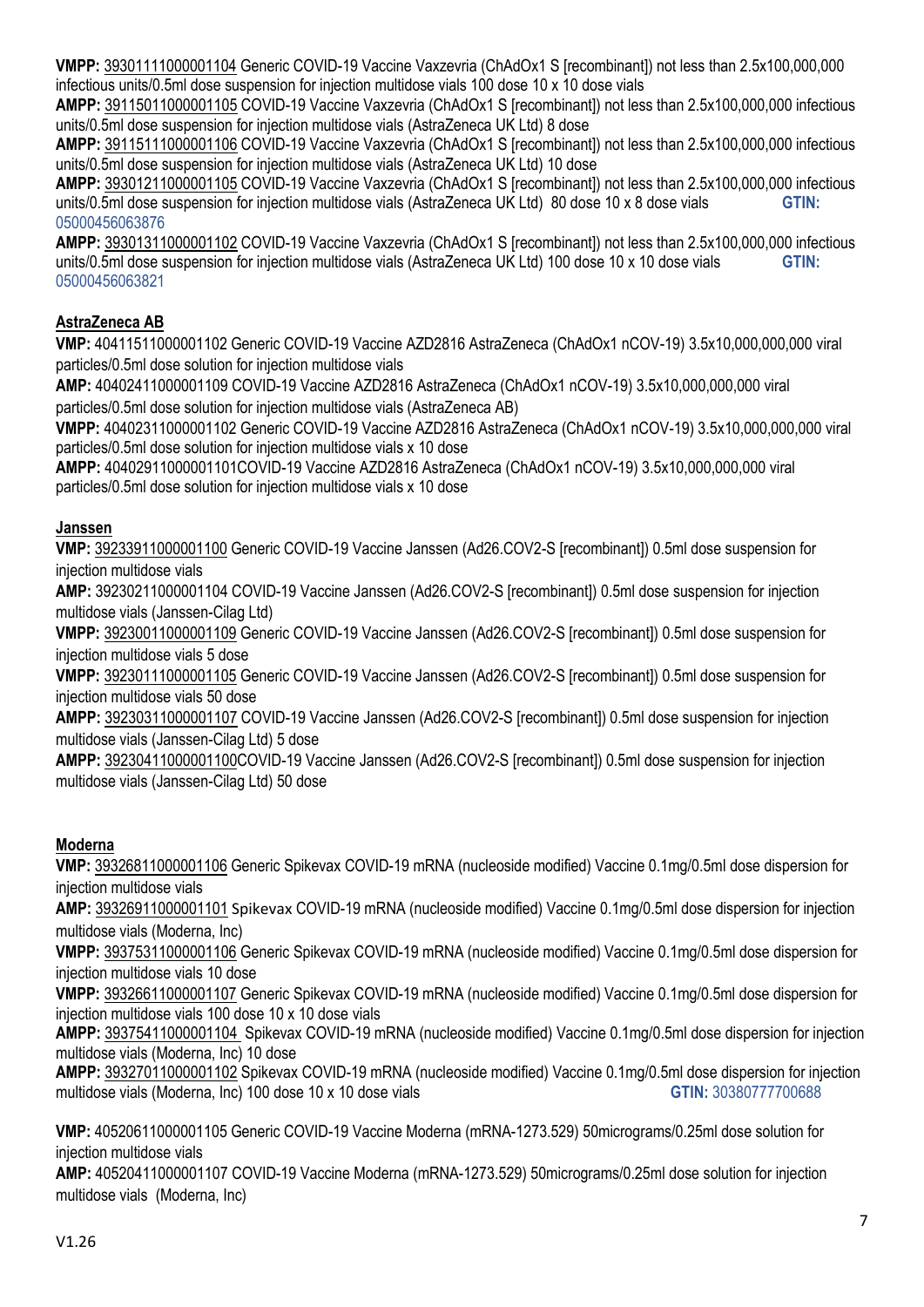**VMPP:** 40520311000001100 Generic COVID-19 Vaccine Moderna (mRNA-1273.529) 50micrograms/0.25ml dose solution for injection multidose vials 2 dose

**AMPP**: 40520511000001106 COVID-19 Vaccine Moderna (mRNA-1273.529) 50micrograms/0.5ml dose solution for injection multidose vials (Moderna, Inc) 2 dose

**VMP:** 40658411000001104 Generic COVID-19 Vaccine Moderna (mRNA-1273.214) 50micrograms/0.5ml dose dispersion for injection vials

**AMP:** 40658111000001109 COVID-19 Vaccine Moderna (mRNA-1273.214) 50micrograms/0.5ml dose dispersion for injection vials (Moderna, Inc)

**VMPP:** 40657911000001106 Generic COVID-19 Vaccine Moderna (mRNA-1273.214 50micrograms/0.5ml dose dispersion for injection vials 1 dose

**AMPP:** 40658211000001103 COVID-19 Vaccine Moderna (mRNA-1273.214) 50micrograms/0.5ml dose dispersion for injection vials (Moderna, Inc) 1 dose

## **Valneva**

**VMP:** [39375211000001103](https://termbrowser.nhs.uk/?perspective=full&edition=uk-edition&server=https://termbrowser.nhs.uk/sct-browser-api/snomed&langRefset=999001261000000100,999000691000001104&conceptId1=39375211000001103) Generic COVID-19 Vaccine Valneva (inactivated adjuvanted whole virus) 40antigen units/0.5ml dose suspension for injection multidose vials

**AMP:** [39373511000001104](https://termbrowser.nhs.uk/?perspective=full&edition=uk-edition&server=https://termbrowser.nhs.uk/sct-browser-api/snomed&langRefset=999001261000000100,999000691000001104&conceptId1=39373511000001104) COVID-19 Vaccine Valneva (inactivated adjuvanted whole virus) 40antigen units/0.5ml dose suspension for injection multidose vials (Valneva UK Ltd)

**VMPP**[: 39373011000001107](https://termbrowser.nhs.uk/?perspective=full&edition=uk-edition&server=https://termbrowser.nhs.uk/sct-browser-api/snomed&langRefset=999001261000000100,999000691000001104&conceptId1=39373011000001107) Generic COVID-19 Vaccine Valneva (inactivated adjuvanted whole virus) 40antigen units/0.5ml dose suspension for injection multidose vials 10 dose

**VMPP**[: 39373111000001108](https://termbrowser.nhs.uk/?perspective=full&edition=uk-edition&server=https://termbrowser.nhs.uk/sct-browser-api/snomed&langRefset=999001261000000100,999000691000001104&conceptId1=39373111000001108) Generic COVID-19 Vaccine Valneva (inactivated adjuvanted whole virus) 40antigen units/0.5ml dose suspension for injection multidose vials 100 dose 10 x 10 dose vials

**AMPP**: [39374411000001100](https://termbrowser.nhs.uk/?perspective=full&edition=uk-edition&server=https://termbrowser.nhs.uk/sct-browser-api/snomed&langRefset=999001261000000100,999000691000001104&conceptId1=39374411000001100) COVID-19 Vaccine Valneva (inactivated adjuvanted whole virus) 40antigen units/0.5ml dose suspension for injection multidose vials (Valneva UK Ltd) 10 dose

**AMPP**: [39374711000001106](https://termbrowser.nhs.uk/?perspective=full&edition=uk-edition&server=https://termbrowser.nhs.uk/sct-browser-api/snomed&langRefset=999001261000000100,999000691000001104&conceptId1=39374711000001106) Generic COVID-19 Vaccine Valneva (inactivated adjuvanted whole virus) 40antigen units/0.5ml dose suspension for injection multidose vials (Valneva UK Ltd) 100 dose 10 x 10 dose vials **GTIN:** 09120040710330

## **Novavax**

**VMP**: [39478211000001100](https://termbrowser.nhs.uk/?perspective=full&conceptId1=39478211000001100&edition=uk-edition&release=v20210707&server=https://termbrowser.nhs.uk/sct-browser-api/snomed&langRefset=999001261000000100,999000691000001104) Generic COVID-19 Vaccine Nuvaxovid (recombinant, adjuvanted) 5micrograms/0.5ml dose dispersion for injection multidose vials

**AMP:** [39473011000001103](https://termbrowser.nhs.uk/?perspective=full&edition=uk-edition&server=https://termbrowser.nhs.uk/sct-browser-api/snomed&langRefset=999001261000000100,999000691000001104&conceptId1=39473011000001103) COVID-19 Vaccine Nuvaxovid (recombinant, adjuvanted) 5micrograms/0.5ml dose suspension for injection multidose vials (Novavax CZ a.s.)

**VMPP:** [39472811000001101](https://termbrowser.nhs.uk/?perspective=full&edition=uk-edition&server=https://termbrowser.nhs.uk/sct-browser-api/snomed&langRefset=999001261000000100,999000691000001104&conceptId1=39472811000001101) Generic COVID-19 Vaccine Nuvaxovid (recombinant, adjuvanted) 5micrograms/0.5ml dose dispersion for injection multidose vials 10 dose

**VMPP:** [39472911000001106](https://termbrowser.nhs.uk/?perspective=full&edition=uk-edition&server=https://termbrowser.nhs.uk/sct-browser-api/snomed&langRefset=999001261000000100,999000691000001104&conceptId1=39472911000001106) Generic COVID-19 Vaccine Nuvaxovid (recombinant, adjuvanted) 5micrograms/0.5ml dose dispersion for injection multidose vials 100 dose 10 x 10 dose vials

**AMPP:** [39473111000001102](https://termbrowser.nhs.uk/?perspective=full&edition=uk-edition&server=https://termbrowser.nhs.uk/sct-browser-api/snomed&langRefset=999001261000000100,999000691000001104&conceptId1=39473111000001102) COVID-19 Vaccine Nuvaxovid (recombinant, adjuvanted) 5micrograms/0.5ml dose suspension for injection multidose vials (Novavax CZ a.s.)10 dose

**AMPP:** [39473211000001108](https://termbrowser.nhs.uk/?perspective=full&edition=uk-edition&server=https://termbrowser.nhs.uk/sct-browser-api/snomed&langRefset=999001261000000100,999000691000001104&conceptId1=39473211000001108) COVID-19 Vaccine Nuvaxovid (recombinant, adjuvanted) 5micrograms/0.5ml dose suspension for injection multidose vials (Novavax CZ a.s.) 100 dose 10 x 10 dose vials **GTIN: 00380631100103** 

## **Medicago**

**VMP:** 39828011000001104 Generic COVID-19 Vaccine Medicago (CoVLP) 3.75micrograms/0.5ml dose emulsion for injection multidose vials

**AMP:** 39826711000001101 COVID-19 Vaccine Medicago (CoVLP) 3.75micrograms/0.5ml dose emulsion for injection multidose vials (Medicago Inc)

**VMPP:** 39826211000001108 Generic COVID-19 Vaccine Medicago (CoVLP) 3.75micrograms/0.5ml dose emulsion for injection multidose vials 10 dose 10x0.5ml (0.25ml+0.25ml) dose

**VMPP:** 39826411000001107 Generic COVID-19 Vaccine Medicago (CoVLP) 3.75micrograms/0.5ml dose emulsion for injection multidose vials 100 dose 100x0.5ml (0.25ml+0.25ml) dose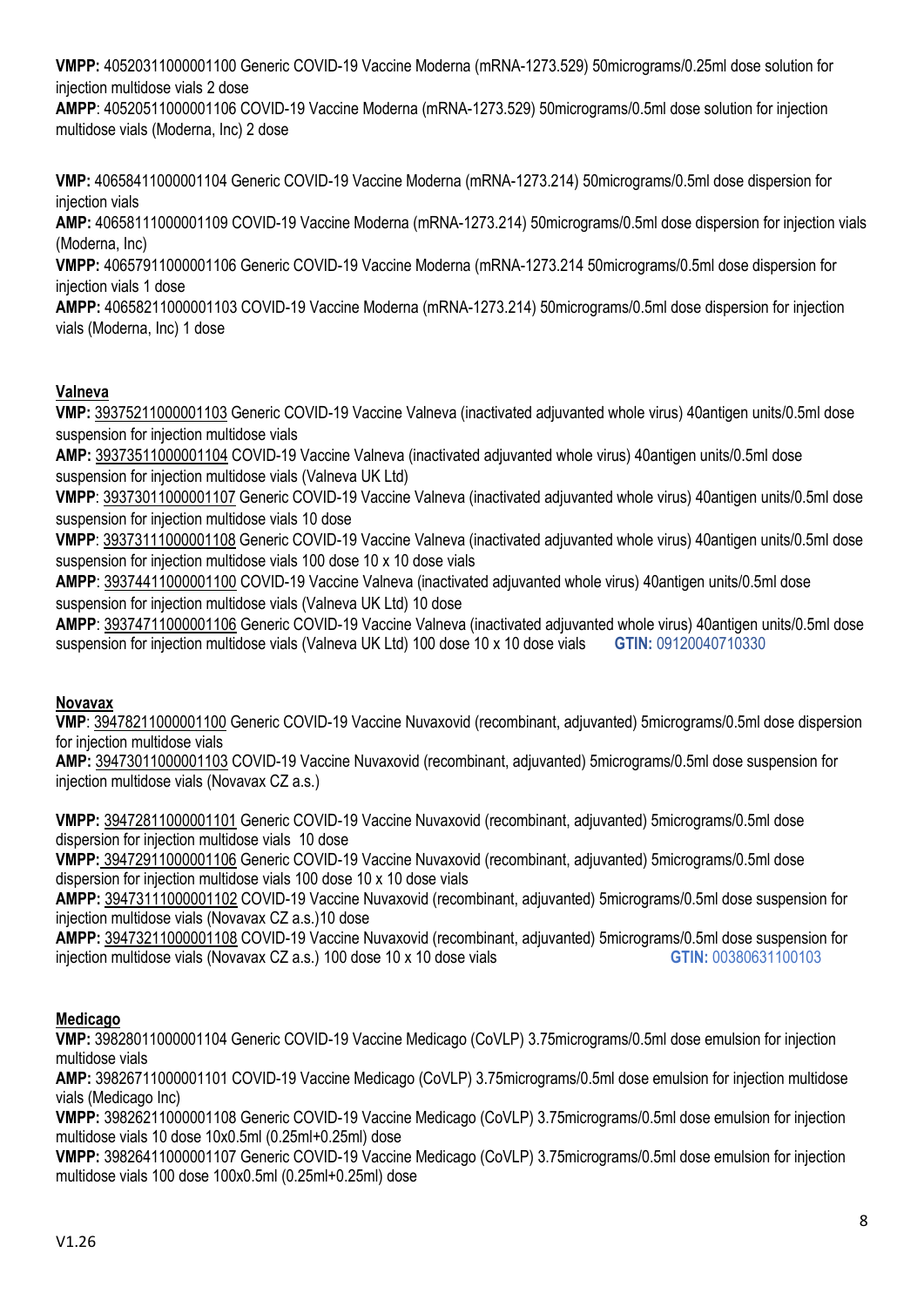**AMPP:** 39826911000001104 COVID-19 Vaccine Medicago (CoVLP) 3.75micrograms/0.5ml dose emulsion for injection multidose vials (Medicago Inc) 10 dose 10x0.5ml (0.25ml+0.25ml) dose **AMPP:** 39827011000001100 COVID-19 Vaccine Medicago (CoVLP) 3.75micrograms/0.5ml dose emulsion for injection multidose

vials (Medicago Inc)100 dose 100x0.5ml (0.25ml+0.25ml) dose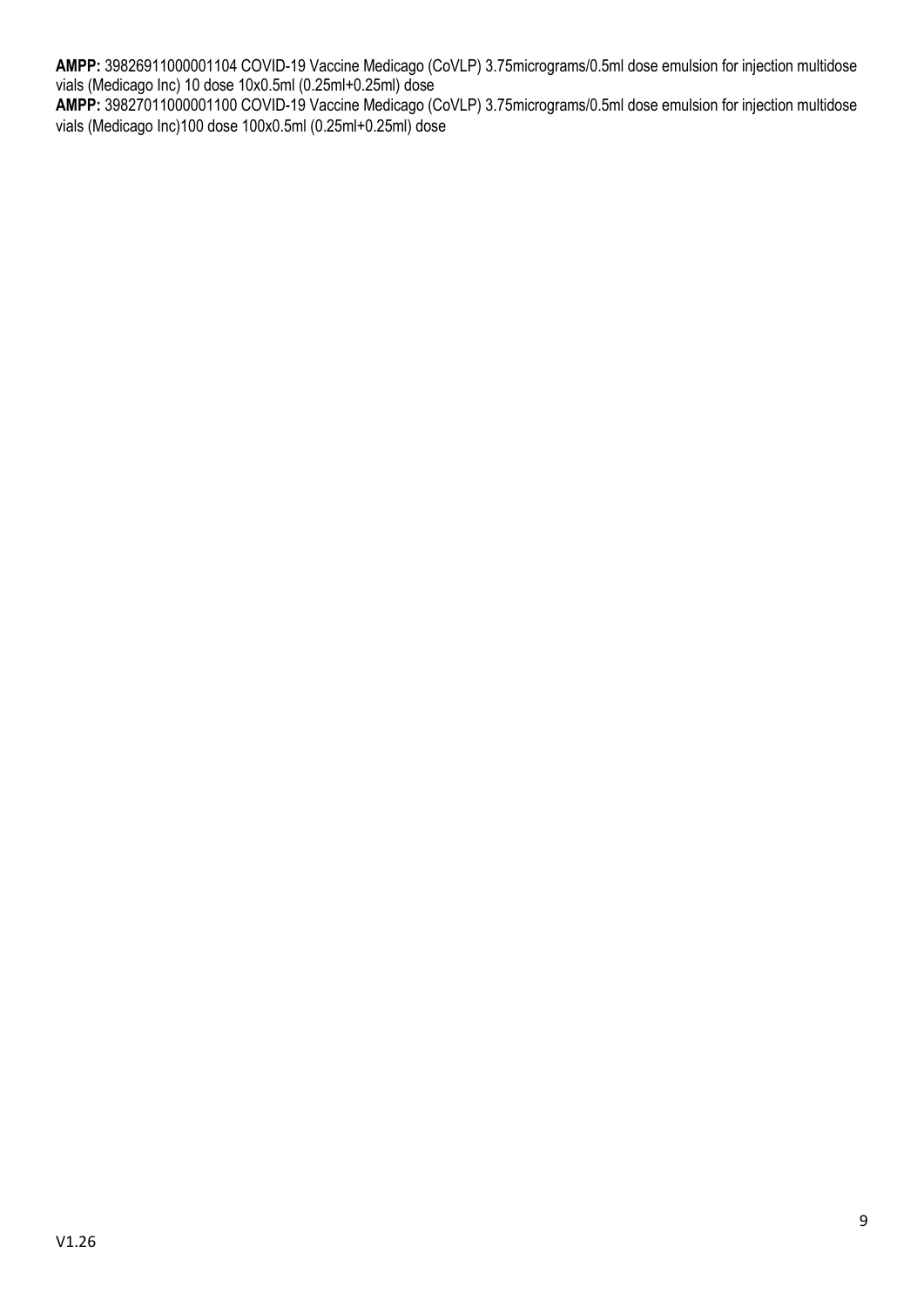### **SinoPharm**

**VMP:** 40335511000001101 Generic COVID-19 Vaccine Sinopharm BIBP (inactivated adjuvanted) 6.5U/0.5ml dose suspension for injection pre-filled syringes

**AMP:** 40331911000001106 COVID-19 Vaccine Sinopharm BIBP (inactivated adjuvanted) 6.5U/0.5ml dose suspension for injection pre-filled syringes (Beijing Institute of Biological Products)

**VMPP:** 40331811000001101 Generic COVID-19 Vaccine Sinopharm BIBP (inactivated adjuvanted) 6.5U/0.5ml dose suspension for injection pre-filled syringes 1 dose

**AMPP:** 40332011000001104 COVID-19 Vaccine Sinopharm BIBP (inactivated adjuvanted) 6.5U/0.5ml dose suspension for injection pre-filled syringes (Beijing Institute of Biological Products) 1 dose

**VMP:** 40335611000001102 Generic COVID-19 Vaccine Sinopharm BIBP (inactivated adjuvanted) 6.5U/0.5ml dose suspension for injection vials

**AMP:** 40331611000001100 COVID-19 Vaccine Sinopharm BIBP (inactivated adjuvanted) 6.5U/0.5ml dose suspension for injection vials (Beijing Institute of Biological Products)

**VMPP:** 40331511000001104 Generic COVID-19 Vaccine Sinopharm BIBP (inactivated adjuvanted) 6.5U/0.5ml dose suspension for injection vials 1 dose

**AMPP:** 40331711000001109 COVID-19 Vaccine Sinopharm BIBP (inactivated adjuvanted) 6.5U/0.5ml dose suspension for injection vials (Beijing Institute of Biological Products) 1 dose

## **Bharat Biotech**

**VMP:** 40335311000001107 Generic COVID-19 Vaccine Covaxin (NIV-2020-770 inactivated) 6micrograms/0.5ml dose suspension for injection multidose vials

**AMP:** 40332311000001101 COVID-19 Vaccine Covaxin (NIV-2020-770 inactivated) 6micrograms/0.5ml dose suspension for injection multidose vials (Bharat Biotech International Ltd)

**VMPP:** 40332111000001103 Generic COVID-19 Vaccine Covaxin (NIV-2020-770 inactivated) 6micrograms/0.5ml dose suspension for injection multidose vials 10 dose

**VMPP:** 40332211000001109 Generic COVID-19 Vaccine Covaxin (NIV-2020-770 inactivated) 6micrograms/0.5ml dose suspension for injection multidose vials 20 dose

**AMPP:** 40332411000001108 COVID-19 Vaccine Covaxin (NIV-2020-770 inactivated) 6micrograms/0.5ml dose suspension for injection multidose vials (Bharat Biotech International Ltd) 10 dose

**AMPP:** 40332511000001107 COVID-19 Vaccine Covaxin (NIV-2020-770 inactivated) 6micrograms/0.5ml dose suspension for injection multidose vials (Bharat Biotech International Ltd) 20 dose

**VMP:** 40335411000001100 Generic COVID-19 Vaccine Covaxin (NIV-2020-770 inactivated) 6micrograms/0.5ml dose suspension for injection vials

**AMP:** 40332711000001102 COVID-19 Vaccine Covaxin (NIV-2020-770 inactivated) 6micrograms/0.5ml dose suspension for injection vials (Bharat Biotech International Ltd)

**VMPP:** 40332611000001106 Generic COVID-19 Vaccine Covaxin (NIV-2020-770 inactivated) 6micrograms/0.5ml dose suspension for injection vials 1 dose

**AMPP:** 40332811000001105 COVID-19 Vaccine Covaxin (NIV-2020-770 inactivated) 6micrograms/0.5ml dose suspension for injection vials (Bharat Biotech International Ltd) 1 dose

## **Sinovac Life Sciences**

**VMP:** 40329811000001103 Generic CoronaVac COVID-19 Vaccine (adjuvanted) 600U/0.5ml dose suspension for injection vials **AMP:** 40306411000001101 CoronaVac COVID-19 Vaccine 600U/0.5ml dose suspension for injection vials (Sinovac Life Sciences) **VMPP:** 40306211000001100 Generic CoronaVac COVID-19 Vaccine (adjuvanted) 600U/0.5ml dose suspension for injection vials 1 dose

**AMPP:** 40306511000001102 CoronaVac COVID-19 Vaccine 600U/0.5ml dose suspension for injection vials (Sinovac Life Sciences) 1 dose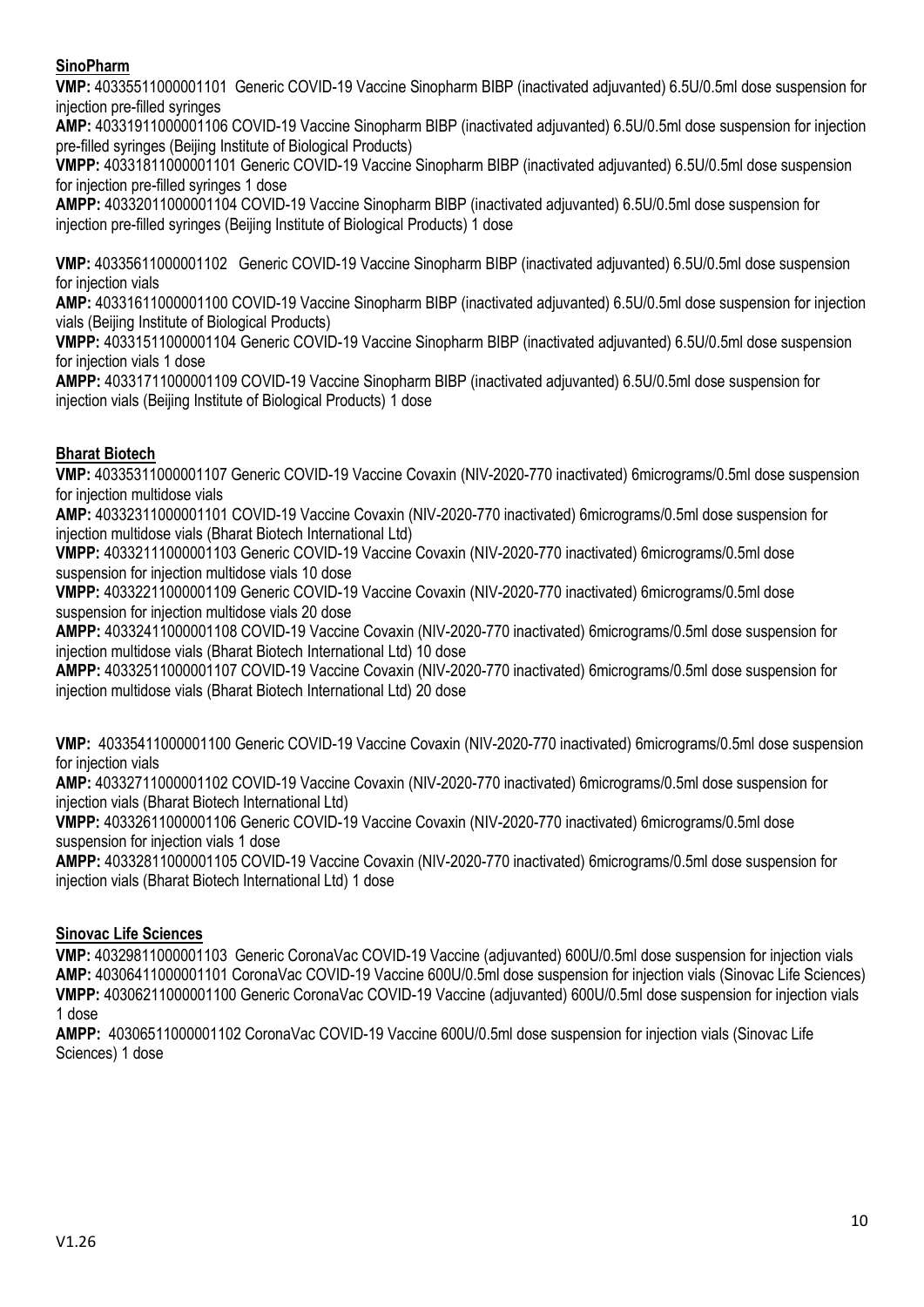### **Serum Institute of India**

**VMP:** 40366311000001107 Generic COVID-19 Vaccine Covishield (ChAdOx1 S [recombinant]) 5x10,000,000,000 viral particles/0.5ml dose solution for injection multidose vial

**AMP:** 40348011000001102 COVID-19 Vaccine Covishield (ChAdOx1 S [recombinant]) 5x10,000,000,000 viral particles/0.5ml dose solution for injection multidose vial (Serum Institute of India)

**VMPP:** 40347811000001109 Generic COVID-19 Vaccine Covishield (ChAdOx1 S [recombinant]) 5x10,000,000,000 viral particles/0.5ml dose solution for injection multidose vial 10 dose

**VMPP:** 40347611000001105 Generic COVID-19 Vaccine Covishield (ChAdOx1 S [recombinant]) 5x10,000,000,000 viral particles/0.5ml dose solution for injection multidose vial 2 dose

**VMPP:** 40347911000001104 Generic COVID-19 Vaccine Covishield (ChAdOx1 S [recombinant]) 5x10,000,000,000 viral particles/0.5ml dose solution for injection multidose vial 20 dose

**VMPP:** 40347711000001101 Generic COVID-19 Vaccine Covishield (ChAdOx1 S [recombinant]) 5x10,000,000,000 viral particles/0.5ml dose solution for injection multidose vial 5 dose

**AMPP:** 40348211000001107 COVID-19 Vaccine Covishield (ChAdOx1 S [recombinant]) 5x10,000,000,000 viral particles/0.5ml dose solution for injection multidose vial (Serum Institute of India) 2 dose

**AMPP:** 40348311000001104 COVID-19 Vaccine Covishield (ChAdOx1 S [recombinant]) 5x10,000,000,000 viral particles/0.5ml dose solution for injection multidose vial (Serum Institute of India) 5 dose

**AMPP:** 40348511000001105 COVID-19 Vaccine Covishield (ChAdOx1 S [recombinant]) 5x10,000,000,000 viral particles/0.5ml dose solution for injection multidose vial (Serum Institute of India) 10 dose

**AMPP:** 40348611000001109 COVID-19 Vaccine Covishield (ChAdOx1 S [recombinant]) 5x10,000,000,000 viral particles/0.5ml dose solution for injection multidose vial (Serum Institute of India) 20 dose

**VMP:** 40366411000001100 Generic COVID-19 Vaccine Covishield (ChAdOx1 S [recombinant]) 5x10,000,000,000 viral particles/0.5ml dose solution for injection vials

**AMP:** 40362511000001102 COVID-19 Vaccine Covishield (ChAdOx1 S [recombinant]) 5x10,000,000,000 viral particles/0.5ml dose solution for injection vials (Serum Institute of India)

**VMPP:** 40362311000001108 Generic COVID-19 Vaccine Covishield (ChAdOx1 S [recombinant]) 5x10,000,000,000 viral particles/0.5ml dose solution for injection vials 1 dose

**AMPP:** 40362611000001103 COVID-19 Vaccine Covishield (ChAdOx1 S [recombinant]) 5x10,000,000,000 viral particles/0.5ml dose solution for injection vials (Serum Institute of India) 1 dose

The Covovax vaccines are associated with the same VMP as the Novavax product since these products are equivalent; the Covovax product being the Novavax product produced under license by Serum Institute of India.

**VMPP:** 40483211000001103 Generic COVID-19 Vaccine Novavax (adjuvanted) 5micrograms/0.5ml dose suspension for injection multidose vials 500 dose

**AMP:** 40483111000001109 COVID-19 Vaccine Covovax (adjuvanted) 5micrograms/0.5ml dose suspension for injection multidose vials (Serum Institute of India)

**AMPP:** 40483311000001106 COVID-19 Vaccine Covovax (adjuvanted) 5micrograms/0.5ml dose suspension for injection multidose vials (Serum Institute of India) 500 dose

## **Gamaleya NRCEM**

**VMP:** 40388611000001103 Generic COVID-19 Vaccine Sputnik V Component I (recombinant serotype 26 adenoviral particles) 100,000,000,000 viral particles/0.5ml dose solution for injection multidose vials

**AMP:** 40387411000001100 COVID-19 Vaccine Sputnik V Component I (recombinant serotype 26 adenoviral particles)

100,000,000,000 viral particles/0.5ml dose solution for injection multidose vials (Gamaleya NRCEM)

**VMPP:** 40387311000001107 Generic COVID-19 Vaccine Sputnik V Component I (recombinant serotype 26 adenoviral particles) 100,000,000,000 viral particles/0.5ml dose solution for injection multidose vials 5 dose

**AMPP:** 40387511000001101 COVID-19 Vaccine Sputnik V Component I (recombinant serotype 26 adenoviral particles) 100,000,000,000 viral particles/0.5ml dose solution for injection multidose vials (Gamaleya NRCEM) 5 dose

**VMP:** 40388711000001107 Generic COVID-19 Vaccine Sputnik V Component I (recombinant serotype 26 adenoviral particles) 100,000,000,000 viral particles/0.5ml dose solution for injection vials

**AMP:** 40385711000001100 COVID-19 Vaccine Sputnik V Component I (recombinant serotype 26 adenoviral particles) 100,000,000,000 viral particles/0.5ml dose solution for injection vials (Gamaleya NRCEM)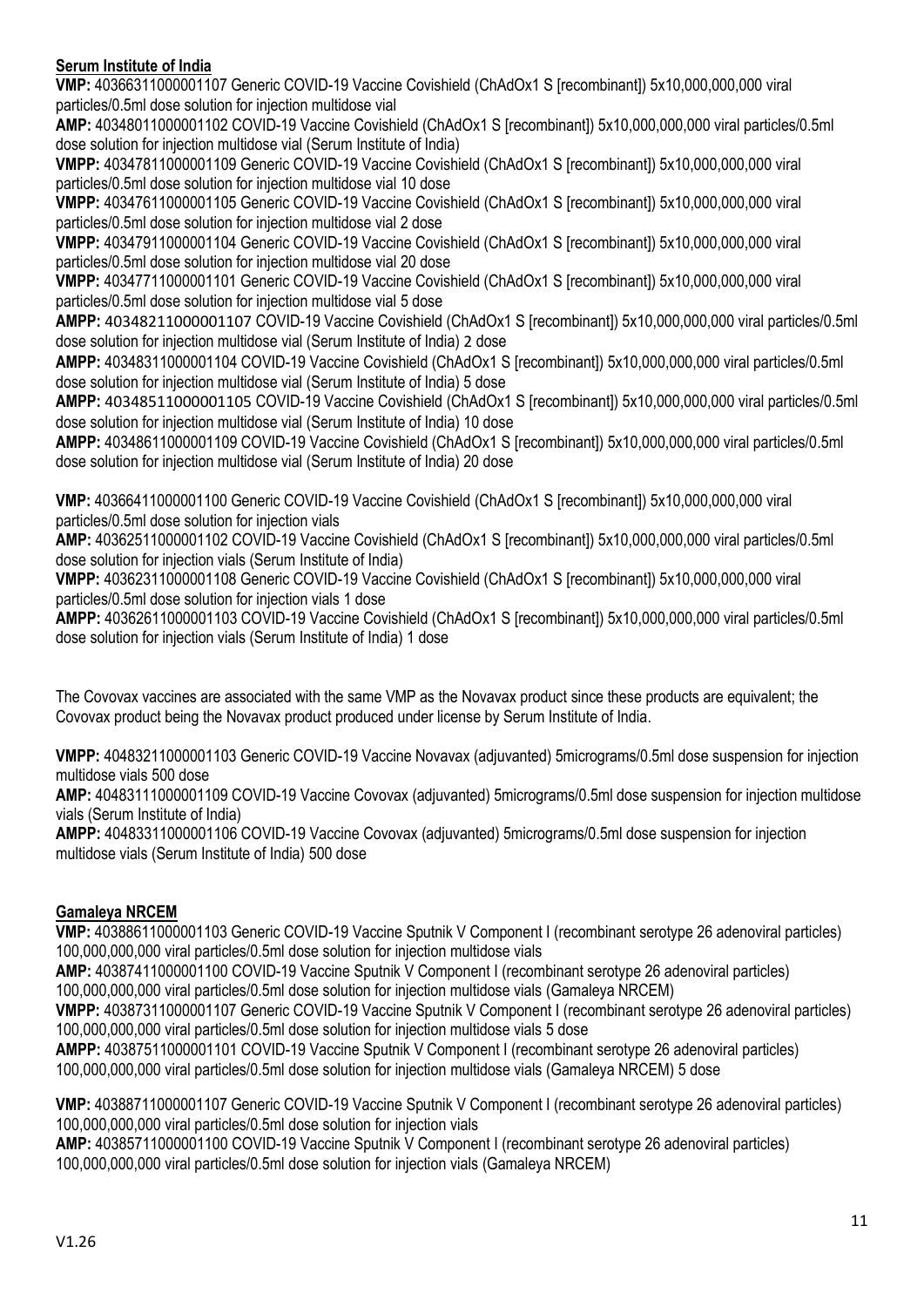**VMPP:** 40385311000001104 Generic COVID-19 Vaccine Sputnik V Component I (recombinant serotype 26 adenoviral particles) 100,000,000,000 viral particles/0.5ml dose solution for injection vials 5 vial

**AMPP:** 40385911000001103 COVID-19 Vaccine Sputnik V Component I (recombinant serotype 26 adenoviral particles) 100,000,000,000 viral particles/0.5ml dose solution for injection vials (Gamaleya NRCEM) 5 vial

**VMP:** 40388811000001104 Generic COVID-19 Vaccine Sputnik V Component II (recombinant serotype 5 adenoviral particles) 100,000,000,000 viral particles/0.5ml dose solution for injection multidose vials

**AMP:** 40387711000001106 COVID-19 Vaccine Sputnik V Component II (recombinant serotype 5 adenoviral particles) 100,000,000,000 viral particles/0.5ml dose solution for injection multidose vials (Gamaleya NRCEM)

**VMPP:** 40387611000001102 Generic COVID-19 Vaccine Sputnik V Component II (recombinant serotype 5 adenoviral particles) 100,000,000,000 viral particles/0.5ml dose solution for injection multidose vials 5 dose

**AMPP:** 40387811000001103 COVID-19 Vaccine Sputnik V Component II (recombinant serotype 5 adenoviral particles) 100,000,000,000 viral particles/0.5ml dose solution for injection multidose vials (Gamaleya NRCEM) 5 dose

**VMP:** 40388911000001109 Generic COVID-19 Vaccine Sputnik V Component II (recombinant serotype 5 adenoviral particles) 100,000,000,000 viral particles/0.5ml dose solution for injection vials

**AMP:** 40387111000001105 COVID-19 Vaccine Sputnik V Component II (recombinant serotype 5 adenoviral particles) 100,000,000,000 viral particles/0.5ml dose solution for injection vials (Gamaleya NRCEM)

**VMPP:** 40387011000001109 Generic COVID-19 Vaccine Sputnik V Component II (recombinant serotype 5 adenoviral particles) 100,000,000,000 viral particles/0.5ml dose solution for injection vials 5 vial

**AMPP:** 40387211000001104 COVID-19 Vaccine Sputnik V Component II (recombinant serotype 5 adenoviral particles) 100,000,000,000 viral particles/0.5ml dose solution for injection vials (Gamaleya NRCEM) 5 vial

## **Sanofi Pasteur**

**VMP:** 40506711000001109 Generic COVID-19 Vaccine Sanofi (CoV2 preS dTM monovalent D614 [recombinant]) 5micrograms/0.5ml dose suspension for injection multidose vials

**AMP:** 40506311000001105 COVID-19 Vaccine Sanofi (CoV2 preS dTM monovalent D614 [recombinant]) 5mcg/0.5ml dose suspension for injection multidose vials (Sanofi Pasteur)

**VMPP:** 40506211000001102 Generic COVID-19 Vaccine Sanofi (CoV2 preS dTM monovalent D614 [recombinant]) 5micrograms/0.5ml dose suspension for injection multidose vials 10 dose

**AMPP:** 40506411000001103 COVID-19 Vaccine Sanofi (CoV2 preS dTM monovalent D614 [recombinant]) 5mcg/0.5ml dose suspension for injection multidose vials (Sanofi Pasteur) 10 dose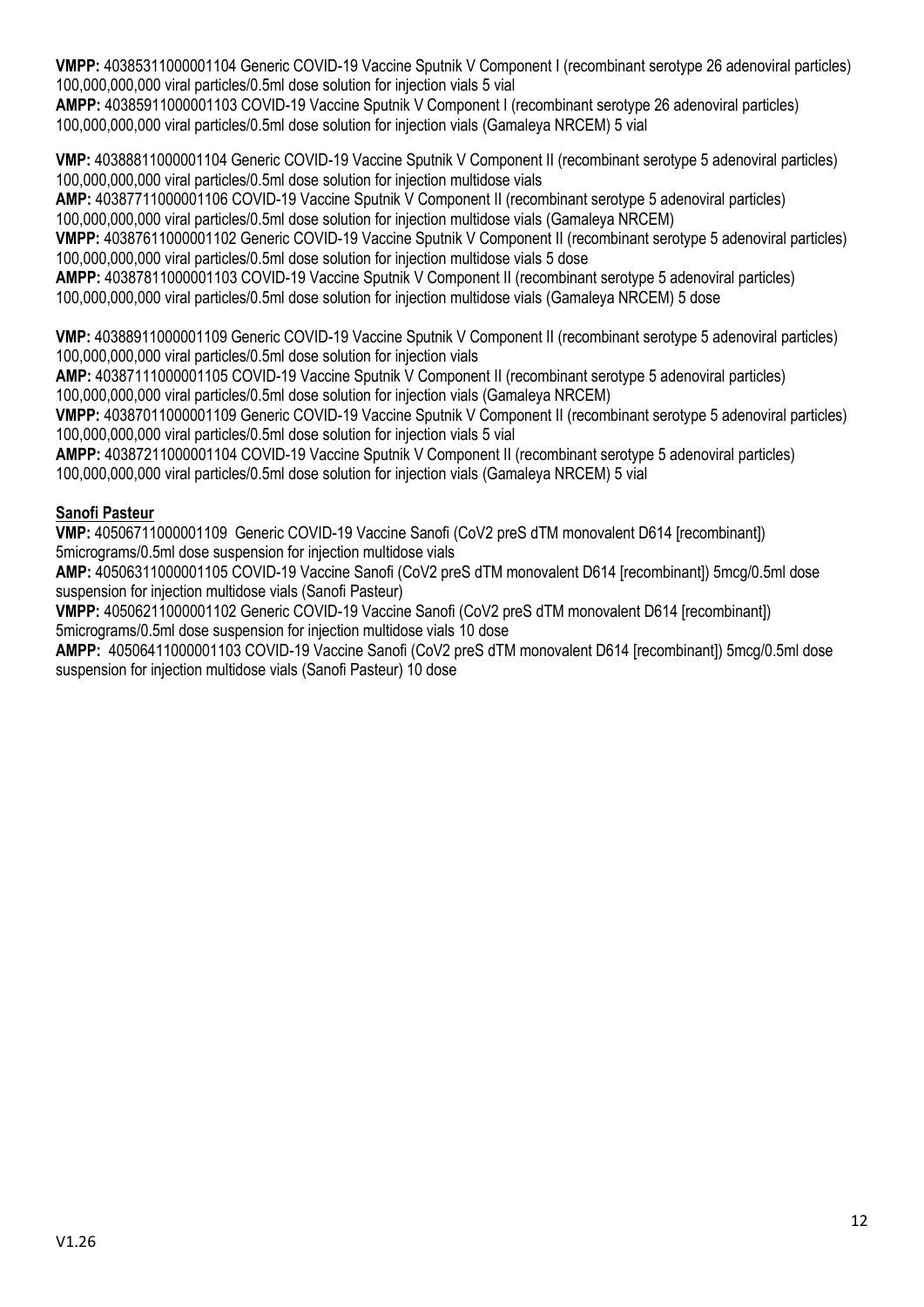# <span id="page-12-0"></span>Code List for SARS-CoV-2 Vaccination – with scope notes

Codes (and explanatory notes) regarding maintenance of protection are new agreed extensions to the design, published in the 32.2.0 release in July 2021.

Codes **Unused** are published but now unlikely to be used.

Codes **Withdrawn** are published but now inactive and should never be used.

#### CLINICAL FINDING

## **1240601000000108 High priority for SARS-CoV-2 vaccination** Subject is in one or more cohorts prioritised for vaccination **1240631000000102 Did not attend SARS-CoV-2 vaccination** Subject did not attend a scheduled appointment where they were due to receive a vaccine dose. New entries into individual patient records should NEVER use this code: they should instead be expressed only using one of its child codes stating exactly *which* dose of the primary immunisation schedule had been missed. This code has value mainly only when constructing queries to retrieve patients who have missed *either* dose. **1324831000000104 Did not attend for first dose of SARS-CoV-2 (severe acute respiratory syndrome coronavirus 2) vaccine** Subject did not attend a scheduled appointment where they were due to receive the first vaccine dose (**or** the *only dose of a single dose* schedule vaccine) **1324841000000108 Did not attend for second dose of SARS-CoV-2 (severe acute respiratory syndrome coronavirus 2) vaccine** Subject did not attend a scheduled appointment where they were due to receive the second vaccine dose **1324661000000105 Adverse reaction to SARS-CoV-2 (severe acute respiratory syndrome coronavirus 2) vaccine 1324711000000102 Allergy to SARS-CoV-2 (severe acute respiratory syndrome coronavirus 2) vaccine** Subject experienced some kind of adverse or allergic reaction to at least one vaccine dose. **[870515008](https://termbrowser.nhs.uk/?perspective=full&edition=uk-edition&server=https://termbrowser.nhs.uk/sct-browser-api/snomed&langRefset=999001261000000100,999000691000001104&conceptId1=870515008) Adverse reaction to polyethylene glycol 1362581000000100 Allergy to polyethylene glycol** Subject experienced some kind of adverse or allergic reaction to at least one pharmaceutical preparation of which polyethyene glycol is an excipient and believed or proved to have been the causative allergen.

#### PROCEDURE

#### **1324671000000103 Immunisation course to achieve immunity against SARS-CoV-2 (severe acute respiratory syndrome coronavirus 2)**

The idea of a course of therapy intended to induce an immune-system based protection against SARS-CoV-2. "Protection" may be partial, and may involve variable reductions in the risk of any or all of: actual infection, severe disease in the event of infection, and onward transmission

This code exists mainly as a technical byproduct of creating the more specific codes

(started|abandoned|declined, below) by which the stages of a course of treatment to immunise an individual patient can be recorded.

When recorded on its own and "as is", this code in fact indicates that such a course was completed on that record date; this code **must** therefore NOT be used to record when such a course has merely started. However, it is recommended that by preference the more explicitly worded 1362611000000106 **SARS-CoV-2 (severe acute respiratory syndrome coronavirus 2) immunisation course completed** should be used in order to record when the primary immunisation course has been completed.

#### **1362591000000103 Immunisation course to maintain protection against SARS-CoV-2 (severe acute respiratory syndrome coronavirus 2)**

The idea of a course of therapy intended to maintain already established protection against SARS-CoV-2 infection, whether that protection was originally acquired as a result of natural infection or the administration of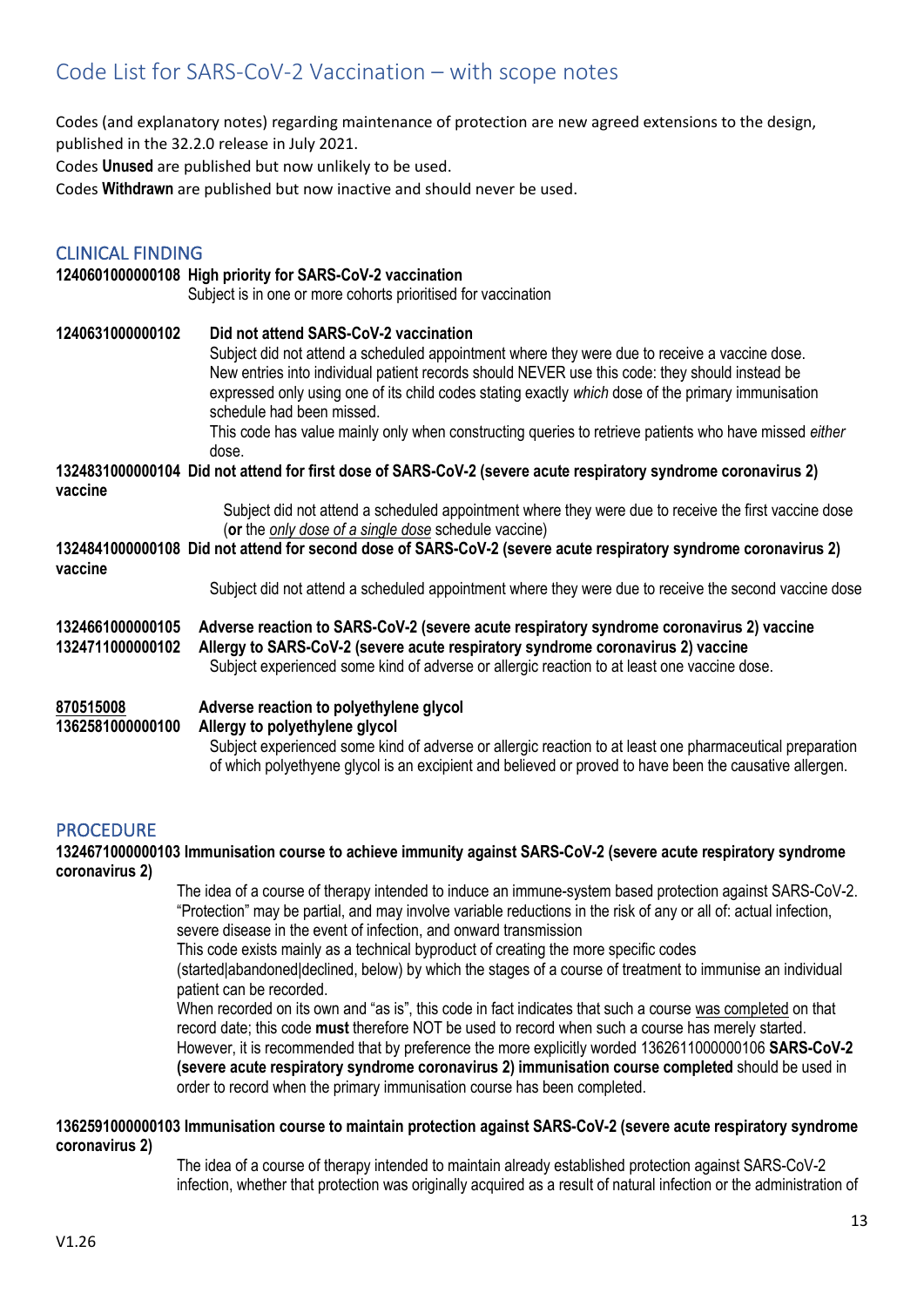vaccine products, and where "protection" may be partial and against a composite of becoming infected at all and against experiencing severe disease if infected.

This code exists mainly as a technical byproduct of creating the more specific codes

(started|abandoned|declined, below) by which the stages of a course of treatment to maintain existing protection are to be recorded.

When recorded on its own and "as is", this code in fact indicates that such a maintenance course was completed on that record date; this code **must** therefore NOT be used to record when such a course has merely started.

Both the primary immunisation course, or any subsequent potentially recurring courses of treatment to subsequently maintain protection, will comprise one or more vaccine dose administration events. These are to be coded as:

#### **1324681000000101 Administration of first dose of SARS-CoV-2 (severe acute respiratory syndrome coronavirus 2) vaccine**

The subject was given the first dose of a vaccine against SARS-CoV-2 on the date recorded.

*This includes the administration of the only dose of any vaccine whose primary immunisation schedule only requires one dose (need for subsequent doses will therefore be informed by inspecting the record of the specific vaccine used).*

*Also includes the administration of the only dose required by a schedule intended to maintain established protection (sometimes referred to as a "booster"), where that schedule only requires one dose. In the event that, for example, older individuals required maintenance vaccine doses every 9 months, each should still be recorded as a "First dose" even if such individuals would thereby receive more than one "First dose" within the same calendar year.* 

*Conversely, if protection could be maintained in younger individuals by means of an intervention given e.g. every two years but on each occasion said intervention was comprised of two doses given 8 weeks apart, then the first dose given at each 2-yearly intervention would be a "First dose" and the second a "Second dose".*

*The need for further doses beyond "the first" as part of any "protection maintenance course" will therefore be informed only by inspecting the record of the specific vaccine product(s) used in the context of some other currently non-coded information stating the required schedule.*

#### **1324691000000104 Administration of second dose of SARS-CoV-2 (severe acute respiratory syndrome coronavirus 2) vaccine**

The subject was given the second dose of a vaccine against SARS-CoV-2 on the date recorded

#### **1363861000000103 Administration of third dose of SARS-CoV-2 (severe acute respiratory syndrome coronavirus 2) vaccine**

The subject was given the third dose of a vaccine against SARS-CoV-2 on the date recorded

#### **1363791000000101 Administration of fourth dose of SARS-CoV-2 (severe acute respiratory syndrome coronavirus 2) vaccine**

The subject was given the fourth dose of a vaccine against SARS-CoV-2 on the date recorded

**1363831000000108 Administration of fifth dose of SARS-CoV-2 (severe acute respiratory syndrome coronavirus 2) vaccine**

The subject was given the fifth dose of a vaccine against SARS-CoV-2 on the date recorded

## SITUATION WITH EXPLICIT CONTEXT

## Primary Immunisation Schedule

#### **1324731000000105 SARS-CoV-2 (severe acute respiratory syndrome coronavirus 2) immunisation course not indicated**

The subject has no clinical indication for commencing a primary immunisation schedule against SARS-CoV-2 e.g. because they are not at (sufficient) risk.

The course may be indicated at the start, but at some later point in time one of its doses is not.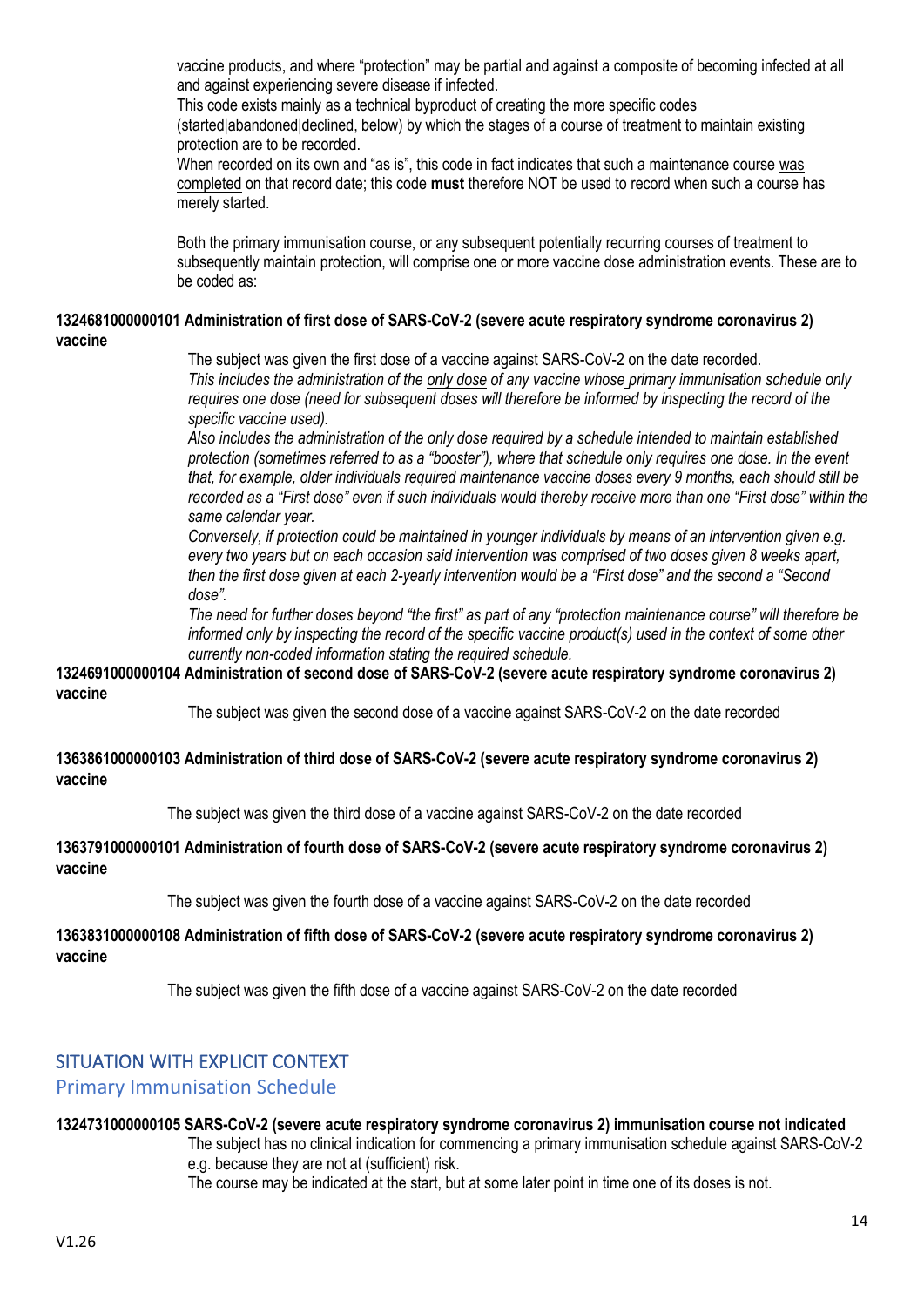Conversely, however, if the course is not indicated at the outset then by implication none of its doses are either – though it is usually considered redundant to record *both* that the course as a whole is not indicated and also separately that neither dose is.

## **1324761000000100 SARS-CoV-2 (severe acute respiratory syndrome coronavirus 2) immunisation course contraindicated**

The entire primary immunisation schedule was not started because it would be unsafe to do so e.g. because of Immunosuppression or other pre-existing comorbidity.

Although usually permanent, such contraindications may be only temporary, and so the subject is not necessarily permanently excluded from all future enrolment in a course of vaccination.

By contrast, contraindication to a dose (see below) is more likely to be only temporary .. but a more permanent contraindication to completing the schedule is also not excluded.

Operationally, the presence of this code in the EPR as an active problem implies that no future vaccine doses should be given, at least not without careful clinical scrutiny of the record

Note that other codes also carry this or a similar implication.

#### **1324811000000107 SARS-CoV-2 (severe acute respiratory syndrome coronavirus 2) immunisation course declined**

The subject declined an offer to begin the primary immunisation schedule against SARS-CoV-2, and so was never invited to receive even the first dose

Different from declining individual dosing events, for which separate codes exist.

A subject may agree to being immunised, decline the first dose event due to temporary illness, be rescheduled and then go on to complete the course as planned

- **1324851000000106 SARS-CoV-2 (severe acute respiratory syndrome coronavirus 2) immunisation course started** The subject accepted an offer to begin the primary immunisation schedule against SARS-CoV-2, and either has been or will be invited to receive at least the first dose
- **1324821000000101 SARS-CoV-2 (severe acute respiratory syndrome coronavirus 2) immunisation course not done** The patient has a valid indication and did not decline vaccination, but the vaccination course was never started for some other reason (e.g. policy change)

Different from "abandoned" (see below), which implies that the course WAS started

**1324861000000109 SARS-CoV-2 (severe acute respiratory syndrome coronavirus 2) immunisation course abandoned** A primary immunisation course was started, but either zero or only the first dose was ever actually given before the attempt was permanently abandoned. No further doses will be given. Valid reasons for recording "abandoned" could include e.g. that the patient has unfortunately already contracted COVID-19 or developed a new contraindication; the patient withdraws consent to proceed; the vaccine product has to be withdrawn from the market

NB. If a new contraindication emerges, this should always be recorded as *at least* a contraindication code.

**1362611000000106 SARS-CoV-2 (severe acute respiratory syndrome coronavirus 2) immunisation course completed** The patient has completed a course of vaccine dose administration events as per the schedule for primary immunisation using the specific product (specifically one or more doses, depending on product). **Note** it is also legitimate to record exactly the same "schedule completed" status for a patient but using only the code **1324671000000103 Immunisation course to achieve immunity against SARS-CoV-2 (severe acute respiratory syndrome coronavirus 2). The two codes mean exactly the same thing. Although therefore technically redundant, this code is provided for ergonomic usability reasons: to provide a more consistently labelled and more obviously discoverable code that includes the word "completed"** 

## Maintenance of Protection

**1362671000000101 SARS-CoV-2 (severe acute respiratory syndrome coronavirus 2) protection maintenance course not indicated**

> The subject has no clinical indication for commencing a schedule or treatment to maintain their already established protection against SARS-CoV-2, for example because they are not at (sufficient) risk. Different from saying that a specific vaccine administration dose is not indicated, for which other codes exist. The maintenance course may be indicated at the start, but at some later point in time one of its doses is not. Conversely, however, if the protection maintenance course is not indicated at the outset then by implication none of its doses are either – though it is usually considered redundant to record *both* that the course as a whole is not indicated and also separately that none of its doses is.

#### **1362641000000107 SARS-CoV-2 (severe acute respiratory syndrome coronavirus 2) protection maintenance course contraindicated**

The entire protection maintenance schedule was not started because of, for example Immunosuppression or other comorbidity.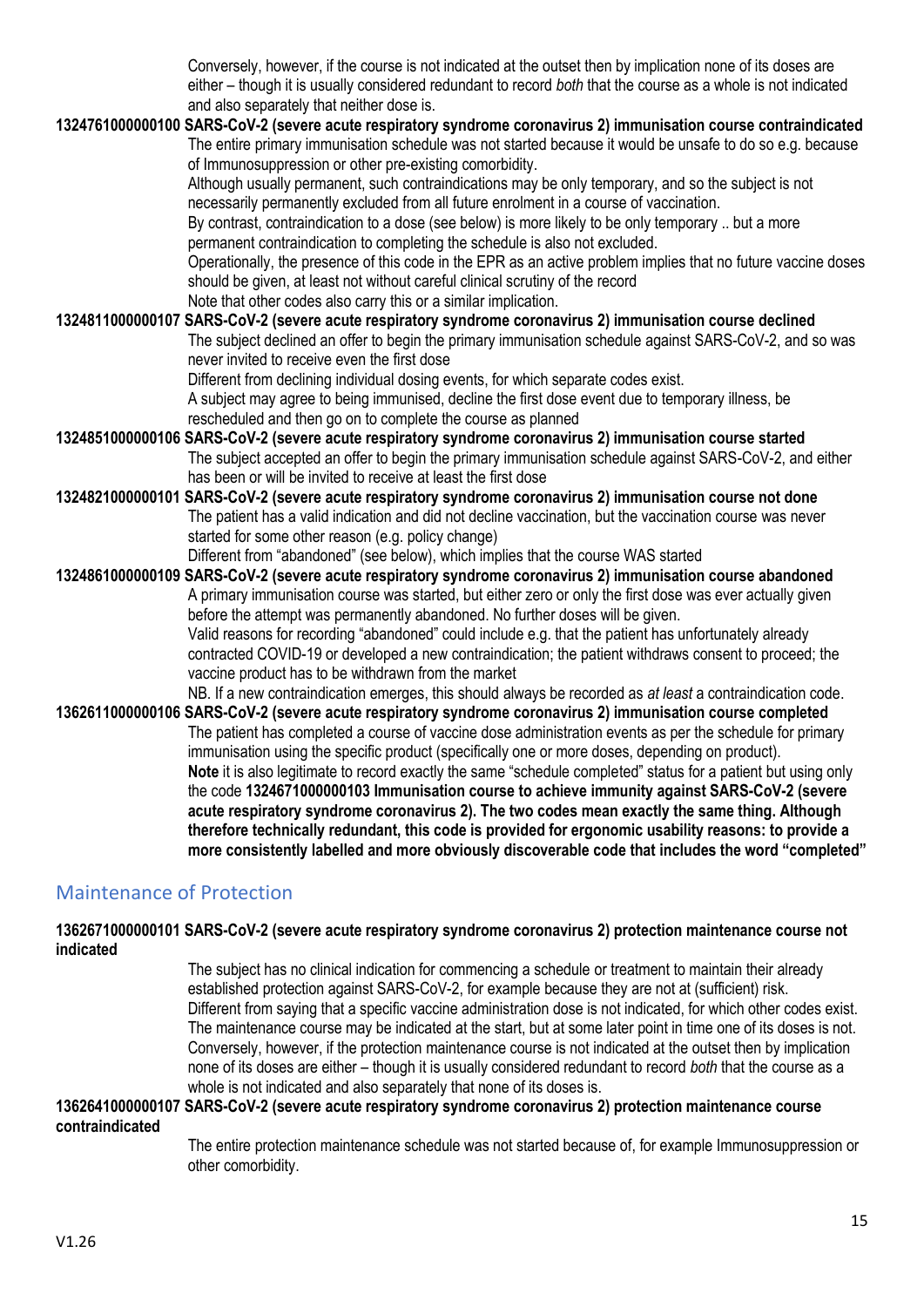Although usually permanent, such contraindications may be only temporary, and so the subject is not necessarily permanently excluded from all future enrolment in schedules of interventions intended to maintain, or otherwise revitalise, previously established protection against SARS-CoV-2. By contrast, contraindication to an individual dose within the context of an overarching protection maintenance schedule (see below) is more likely to be only temporary… but a more permanent contraindication to continuing with (or completing) the schedule is also not excluded. Operationally, the presence of this code in the EPR as an active problem implies that no future interventions such as vaccine doses should be given, at least not without careful clinical scrutiny of the record Note that other codes also carry this or a similar implication.

See also the 'vaccine *dose* contraindicated' codes below.

**1362651000000105 SARS-CoV-2 (severe acute respiratory syndrome coronavirus 2) protection maintenance course declined**

> The subject declined an offer to begin a schedule of interventions intended to maintain their established protection against SARS-CoV-2, and so was never invited to receive even the first intervention (for example a vaccine dose within the schedule).

Different from declining individual intervention events such as administering a vaccine dose, for which separate codes exist.

A subject may agree to an ongoing schedule of interventions intended to maintain their protection, decline one or more interventions (for example vaccine dose events) within that schedule due to temporary illness, be rescheduled and then go on to continue with (or complete) the treatment schedule as planned

#### **1362681000000104 SARS-CoV-2 (severe acute respiratory syndrome coronavirus 2) protection maintenance course started**

The subject accepted an offer to begin a schedule of interventions to maintain their established protection against SARS-CoV-2, and either has been or will be invited to receive at least the first intervention (for example first vaccine dose within the schedule)

#### **1362661000000108 SARS-CoV-2 (severe acute respiratory syndrome coronavirus 2) protection maintenance course not done**

The patient has a valid indication and did not decline the entire schedule of interventions intended to maintain their established protection against SARS-CoV-2, but that schedule of interventions was never started for some other reason (for example policy change)

Different from "abandoned" (see below), which implies that the course of interventions WAS started **1362631000000103 SARS-CoV-2 (severe acute respiratory syndrome coronavirus 2) protection maintenance course abandoned**

> A schedule of interventions intended to maintain protection against SARS-CoV-2 was started, but either zero or only some interventions within that schedule was ever actually given before the attempt was permanently abandoned. No further interventions (e.g. vaccine doses) will be given.

Valid reasons for recording "abandoned" could include, for example that the patient has developed a new contraindication; the patient withdraws consent to proceed; a significant component of the schedule as originally consented to has to be withdrawn from the market or is otherwise no longer available NB. If a new contraindication emerges, this should always be recorded as *at least* a contraindication code.

#### **1362691000000102 SARS-CoV-2 (severe acute respiratory syndrome coronavirus 2) protection maintenance course completed**

A schedule of interventions intended to maintain protection against SARS-CoV-2 was completed. The patient may receive further schedules to maintain protection in the future, each of which will be identified by a "maintenance course started" code, one or more procedure and/or vaccine product codes as required by the course schedule, and a closing code such as "maintenance course ended" or ""maintenance course abandoned". **Note** it is also legitimate to record exactly the same "maintenance schedule completed" status for a patient but using only the code **1362591000000103 Immunisation course to maintain protection against SARS-CoV-2 (severe acute respiratory syndrome coronavirus 2).** The two codes mean exactly the same thing. Although therefore technically redundant, this code is provided for ergonomic usability reasons: to provide a more consistently labelled and more obviously discoverable code that includes the word "completed"

## Vaccine Dose Administration Events

#### **1324721000000108 SARS-CoV-2 (severe acute respiratory syndrome coronavirus 2) vaccination dose declined** The subject declined to receive at least one vaccine dose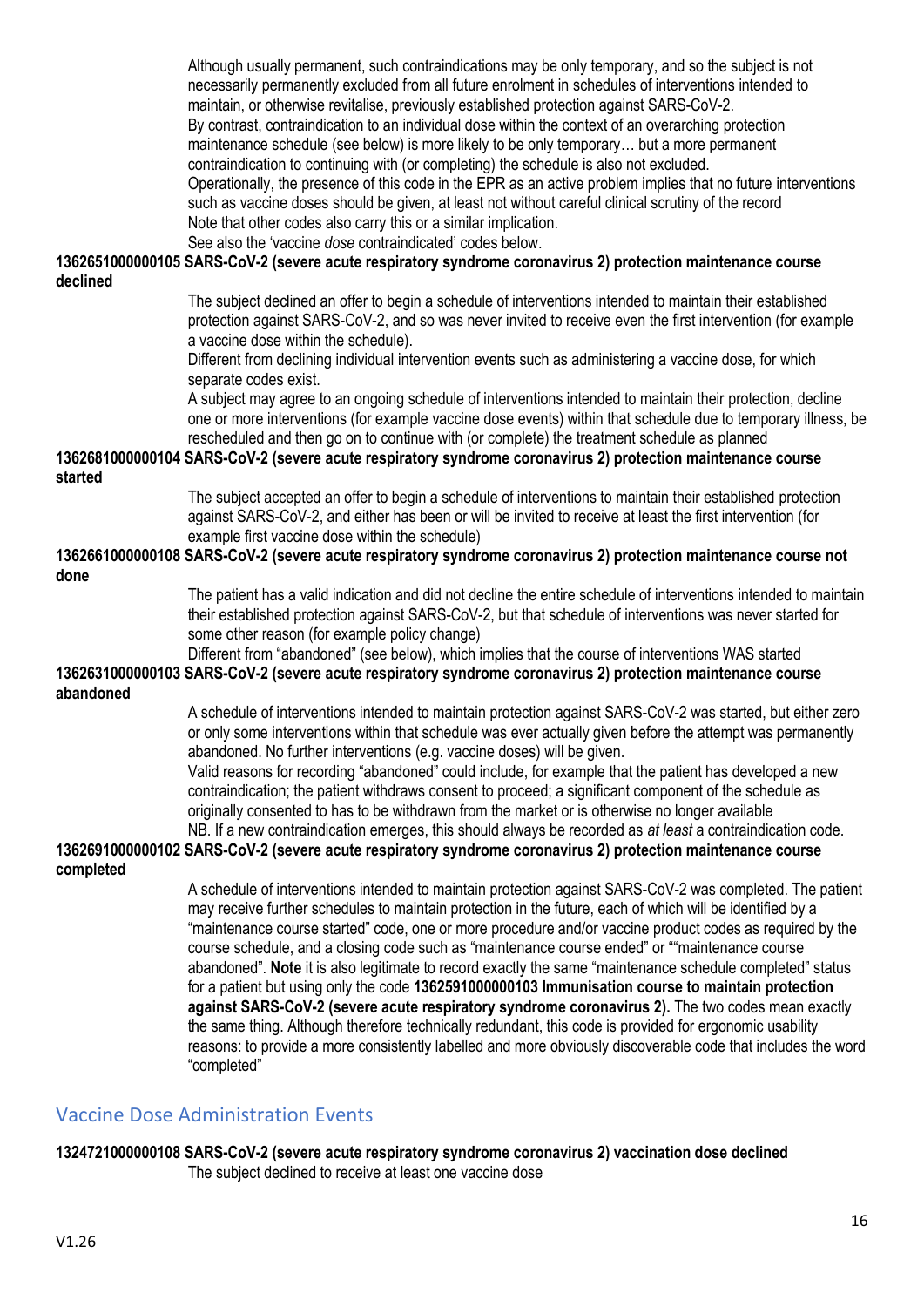Technically different from contraindicated but note that the reason a subject may decline an individual dose could include that they currently feel unwell, and the underlying suspected condition causing that illness may *also* be a contraindication.

More common reasons could include e.g. that the appointment slot has become inconvenient or impractical for them to access, or that a child subject or needle phobic adult became too distressed to receive it New entries into individual patient records should however ideally not be made using this code but instead only using one of its child codes that specify *which* vaccine dose was declined.

This code has value mainly only when constructing queries to retrieve patients for whom *either* dose was ever specifically declined

#### **1324741000000101 SARS-CoV-2 (severe acute respiratory syndrome coronavirus 2) vaccination first dose declined**

The subject declined to receive the first vaccine dose (**or** the *only dose of a single dose* schedule vaccine), on the record date

Where the vaccinator declines to administer the vaccine to the subject for any reason (for example physical aggression from an elderly and confused subject), a different "not given" code should be used

#### **1324751000000103 SARS-CoV-2 (severe acute respiratory syndrome coronavirus 2) vaccination second dose declined** The subject declined to receive the second vaccine dose, on the record date

Where the vaccinator declines to administer the vaccine to the subject for any reason (for example physical aggression from an elderly and confused subject), a different "not given" code should be used

#### **1324771000000107 SARS-CoV-2 (severe acute respiratory syndrome coronavirus 2) vaccination dose not given** Administration of at least one vaccine dose could not be performed

New entries into individual patient records should however ideally not be made using this code but instead only using one of its child codes that specify *which* vaccine dose was declined.

This code has value mainly only when constructing queries to retrieve patients for whom *either* dose could not be given for any reason

## **1324781000000109 SARS-CoV-2 (severe acute respiratory syndrome coronavirus 2) vaccination first dose not given**

A scheduled administration of the first vaccine dose (**or** the *only dose of a single dose* schedule vaccine) could not be performed, on the record date, for any reason EXCEPT those separately codeable (did not attend, contraindicated, declined)

Reasons could include, for example lack of vaccine dose supply; aggressive behaviour toward the vaccinator by the subject

#### **1324791000000106 SARS-CoV-2 (severe acute respiratory syndrome coronavirus 2) vaccination second dose not given** A scheduled administration of the second vaccine dose could not be performed, on the record date, for any reason EXCEPT those separately codeable (did not attend, contraindicated, declined) Reasons could include, for example lack of vaccine dose supply; aggressive behaviour toward the vaccinator by the subject

#### **1363771000000100 SARS-CoV-2 (severe acute respiratory syndrome coronavirus 2) vaccination third dose not given** A scheduled administration of the third vaccine dose could not be performed, on the record date, for any reason EXCEPT those separately codeable (did not attend, contraindicated, declined) Reasons could include, for example lack of vaccine dose supply; aggressive behaviour toward the vaccinator by the subject

## **1363781000000103 SARS-CoV-2 (severe acute respiratory syndrome coronavirus 2) vaccination third dose declined**  The subject declined to receive the third vaccine dose, on the record date

Where the vaccinator declines to administer the vaccine to the subject for any reason (for example physical aggression from an elderly and confused subject), a different "not given" code should be used

#### **1363821000000106 SARS-CoV-2 (severe acute respiratory syndrome coronavirus 2) vaccination fourth dose not given** A scheduled administration of the fourth vaccine dose could not be performed, on the record date, for any reason EXCEPT those separately codeable (did not attend, contraindicated, declined) Reasons could include, for example lack of vaccine dose supply; aggressive behaviour toward the vaccinator by the subject

#### **1363811000000100 SARS-CoV-2 (severe acute respiratory syndrome coronavirus 2) vaccination fourth dose declined**  The subject declined to receive the fourth vaccine dose, on the record date Where the vaccinator declines to administer the vaccine to the subject for any reason (for example physical

aggression from an elderly and confused subject), a different "not given" code should be used

#### **1363841000000104 SARS-CoV-2 (severe acute respiratory syndrome coronavirus 2) vaccination fifth dose not given** A scheduled administration of the fifth vaccine dose could not be performed, on the record date, for any reason EXCEPT those separately codeable (did not attend, contraindicated, declined) Reasons could include, for example lack of vaccine dose supply; aggressive behaviour toward the vaccinator by the subject